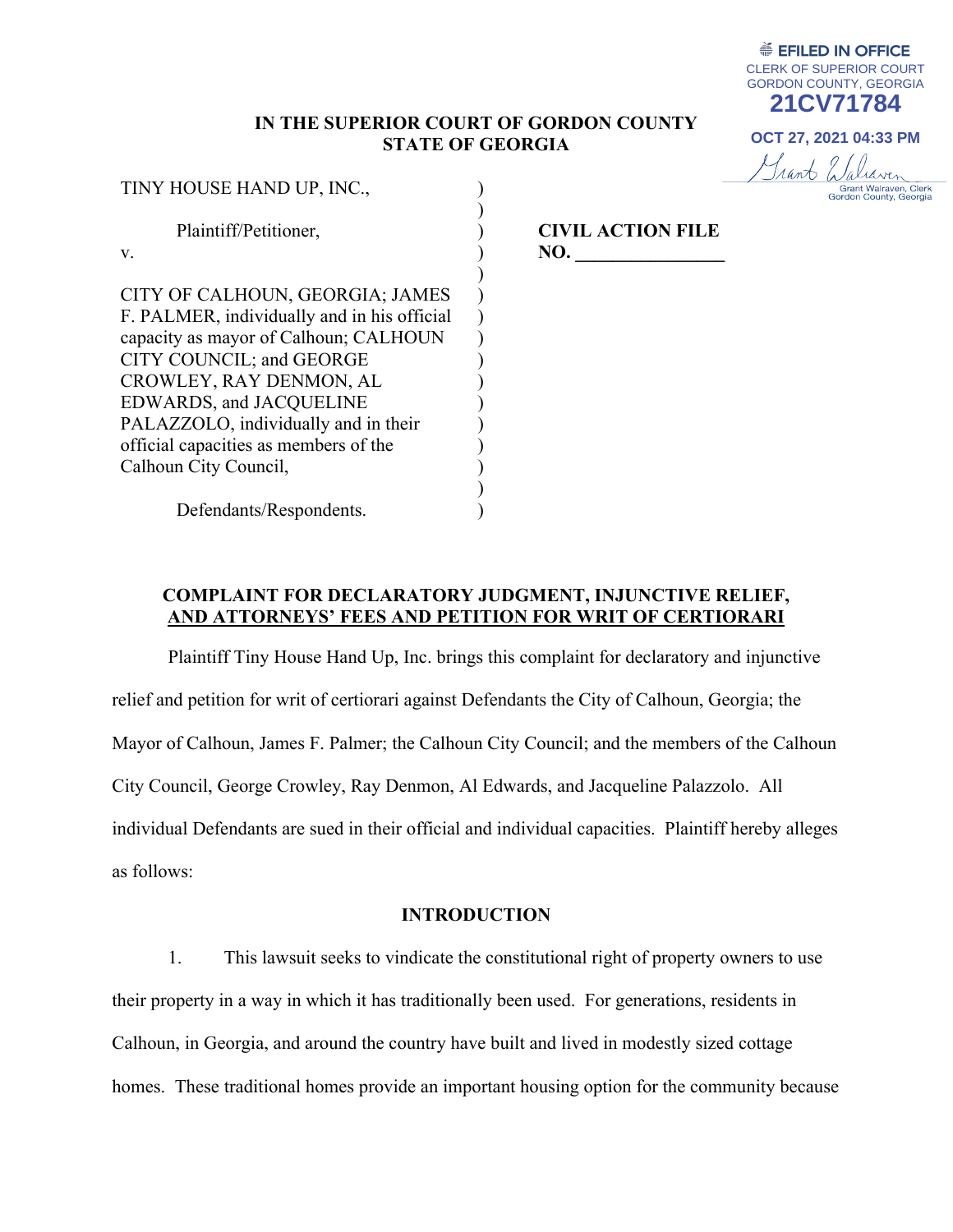they are more affordable than the recent trend of building ever larger homes, support a simpler, uncluttered lifestyle, and are environmentally friendly. But that traditional option is no longer available in the City of Calhoun, which has banned smaller homes from being built within city limits.

2. Plaintiff Tiny House Hand Up, Inc., or THHU, seeks to build a community of smaller, charming, Southern-style cottages on undeveloped land that it owns in Calhoun, Georgia. These homes would be 1–2 bedroom cottages with between 540 and 600 square feet of living space that THHU would use to further its mission of helping hardworking people from around Calhoun and Gordon County achieve their dreams of homeownership. THHU has building plans, financial backing from a local bank, and contractors at the ready.

3. Only the Defendants stand in the way of THHU's project moving forward. Defendant City of Calhoun's (the "City") zoning code bans single-family homes from being built within city limits if they have less than 1,150 square feet of interior floor area (the "Minimum" Floor Area Requirement"), effectively banning smaller homes and making it impossible for THHU to build the types of affordable cottages necessary for it to fulfill its mission.

4. But it should not be illegal to build a small home. Forcing people to build and live in unnecessarily large homes does not serve any legitimate government interest. Smaller homes are perfectly healthy and safe: while zoning codes regulate the use of land, building codes provide standards for constructing safe buildings, and the cottages THHU wants to build would comply with all state and local building code requirements. Nor would building smaller homes impact other typical zoning concerns such as traffic or density; to the contrary, building smaller homes designed for 1 or 2 people would result in less traffic and density. The only reason to ban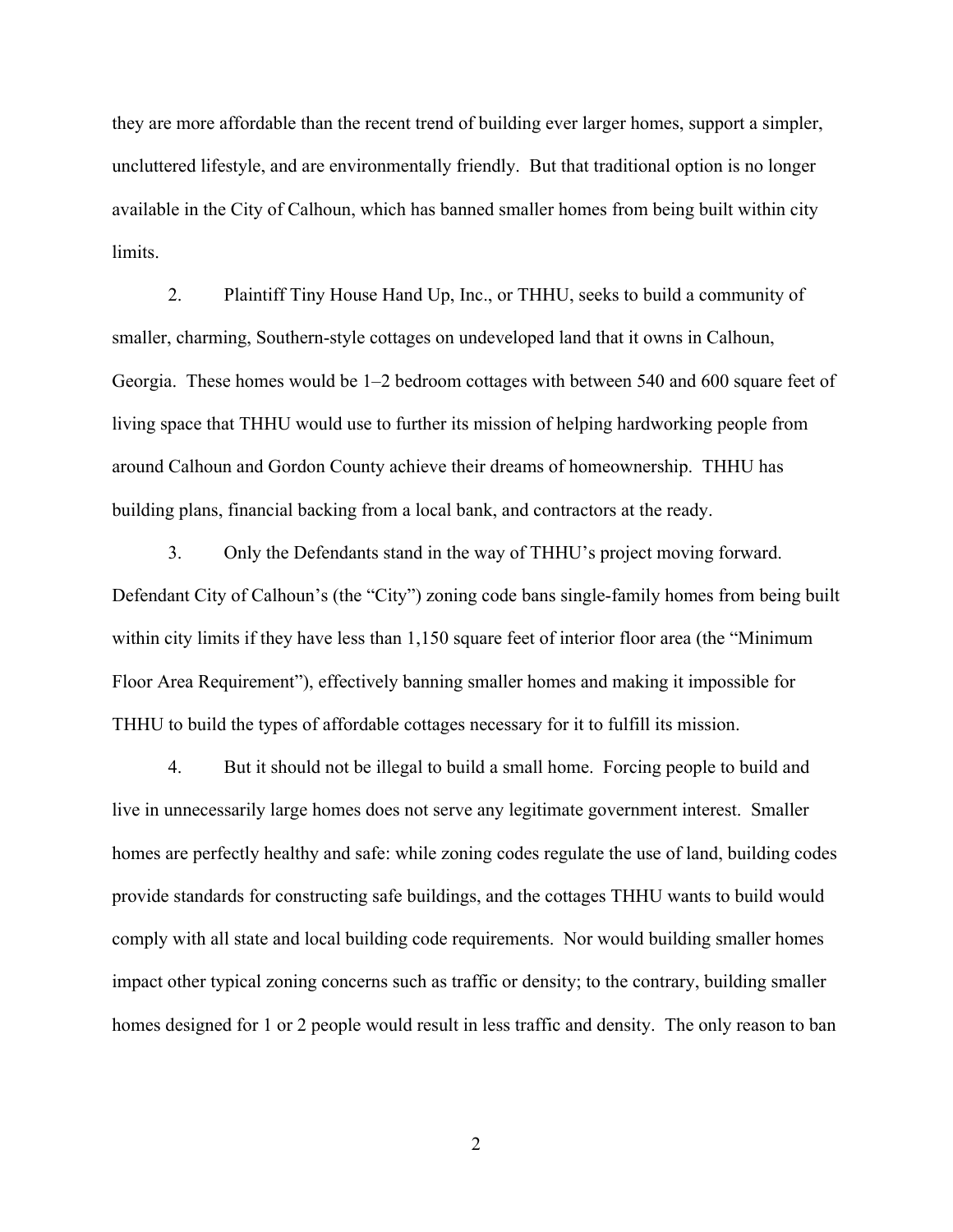smaller homes is to artificially inflate housing costs and exclude hardworking residents who do not make enough money to afford a larger home, which are not legitimate government interests.

5. The City's irrational ban on homes smaller than 1,150 square feet thus denies THHU due process of law, in violation of Article I, Section I, Paragraph I of the Georgia Constitution, because it does not bear a substantial relationship to the public health, safety, or general welfare. This Court should therefore declare that the Minimum Floor Area Requirement is unconstitutional both as applied to THHU and on its face, and enjoin the City from enforcing the requirement. Alternatively, or in addition, this Court should grant a Writ of Certiorari and find that the Defendants' denial of THHU's application for a variance from the Minimum Floor Area Requirement was based on errors of law and was not supported by substantial evidence.

### **PARTIES**

6. Plaintiff Tiny House Hand Up, Inc. is a  $501(c)(3)$  nonprofit corporation incorporated under the laws of Georgia and with its principal office in Calhoun, Georgia. THHU's mission is to help hardworking people from Calhoun and surrounding Gordon County achieve their dreams of homeownership by building communities of charming, affordable, Southern-style cottages. THHU is led by executive director Cindy Tucker, who resides in Gordon County, Georgia.

7. THHU owns a parcel of approximately 7.9 undeveloped acres at the intersection of Beamer Road and Harris Beamer Road (the "Property" or the "King Corner Property"). The property was donated to THHU for the express purpose of helping with affordable housing. The Property is currently zoned R-1B.

8. Defendant City of Calhoun is a municipal corporation organized under the laws of the State of Georgia and located within Gordon County, Georgia.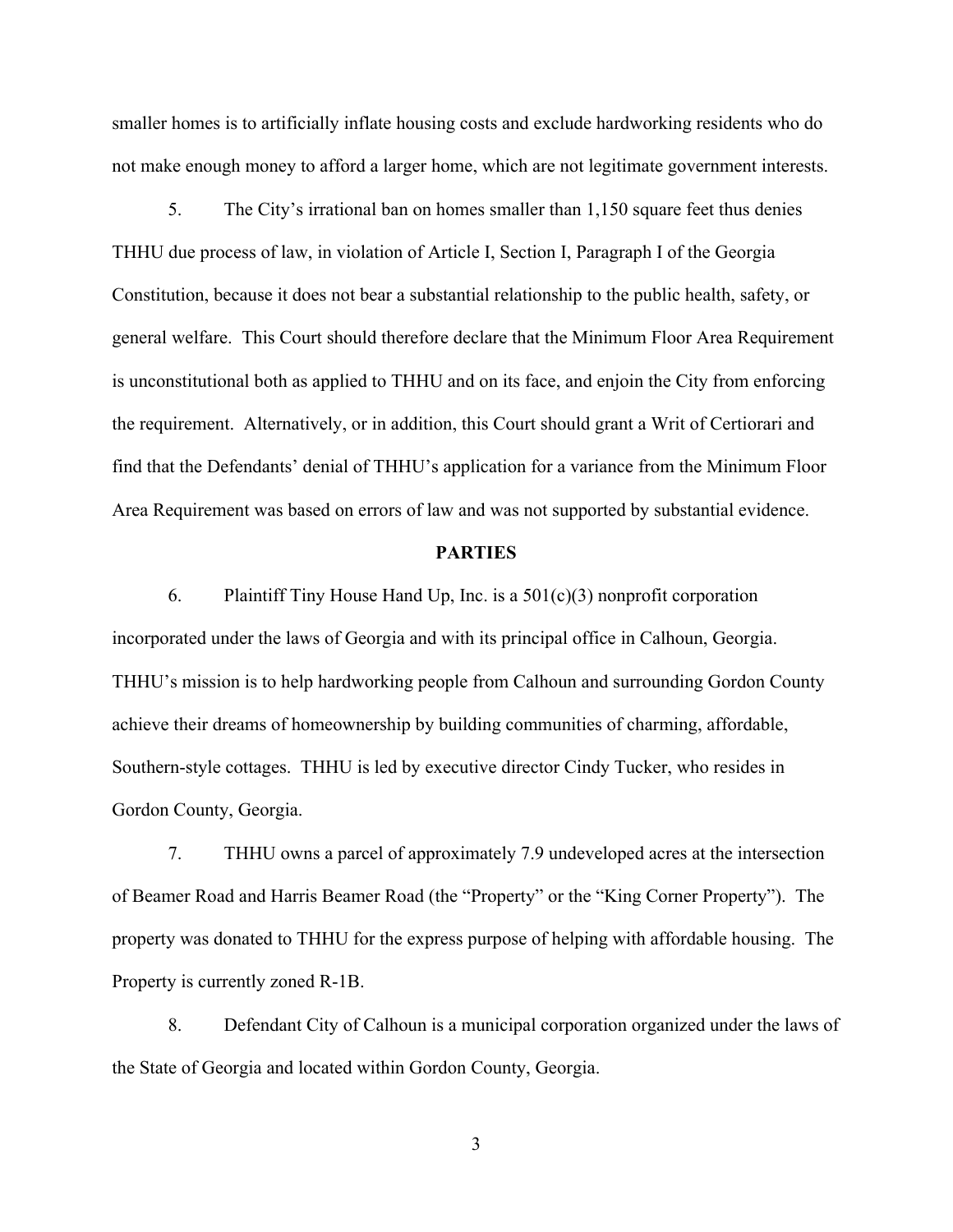9. Defendant James F. Palmer is the mayor of the City of Calhoun and a resident of Gordon County. He is sued individually and in his official capacity as mayor.

10. Defendant the Calhoun City Council, together with the mayor, are vested with all powers of the City of Calhoun and together constitute the legislative body of the City. Calhoun Charter § 2-201. The City Council, together with the mayor, also exercise final authority about whether to amend the Zoning Ordinance of the City of Calhoun (the "Zoning Code") and whether to grant a variance from the provisions of the Zoning Code. Zoning Code, art. VI,  $\S 6.6$ & art. XIV, § 14.1.

11. Defendants George Crowley, Ray Denmon, Al Edwards, and Jacqueline Palazzolo are members of the Calhoun City Council and residents of Gordon County. They are sued individually and in their official capacities as council members.

12. The mayor and the councilmembers have ultimate authority regarding the passage and repeal of provisions in the zoning ordinance. Zoning Code, art. XIV, § 14.1.

13. The mayor and the councilmembers together have ultimate authority whether to grant or deny a variance from the terms of Calhoun's Zoning Code, and, in their role as sole members of the Board of Zoning Appeals, have final authority over enforcement of the Zoning Code. Zoning Code, art. VI, § 6.6, art. XII, § 12.1, & art. XIV, § 14.1.

### **JURISDICTION AND VENUE**

14. This action arises under Article I, Section I, Paragraph I of the Georgia Constitution (Due Process of Law), O.C.G.A. §§ 9-4-1 to -10 (Declaratory Judgments), and O.C.G.A. §§ 5-4-1 to -20 (Writ of Certiorari).

15. The official actions giving rise to this lawsuit, including the enactment of the Minimum Floor Area Requirement, the enforcement of this requirement, and the denial of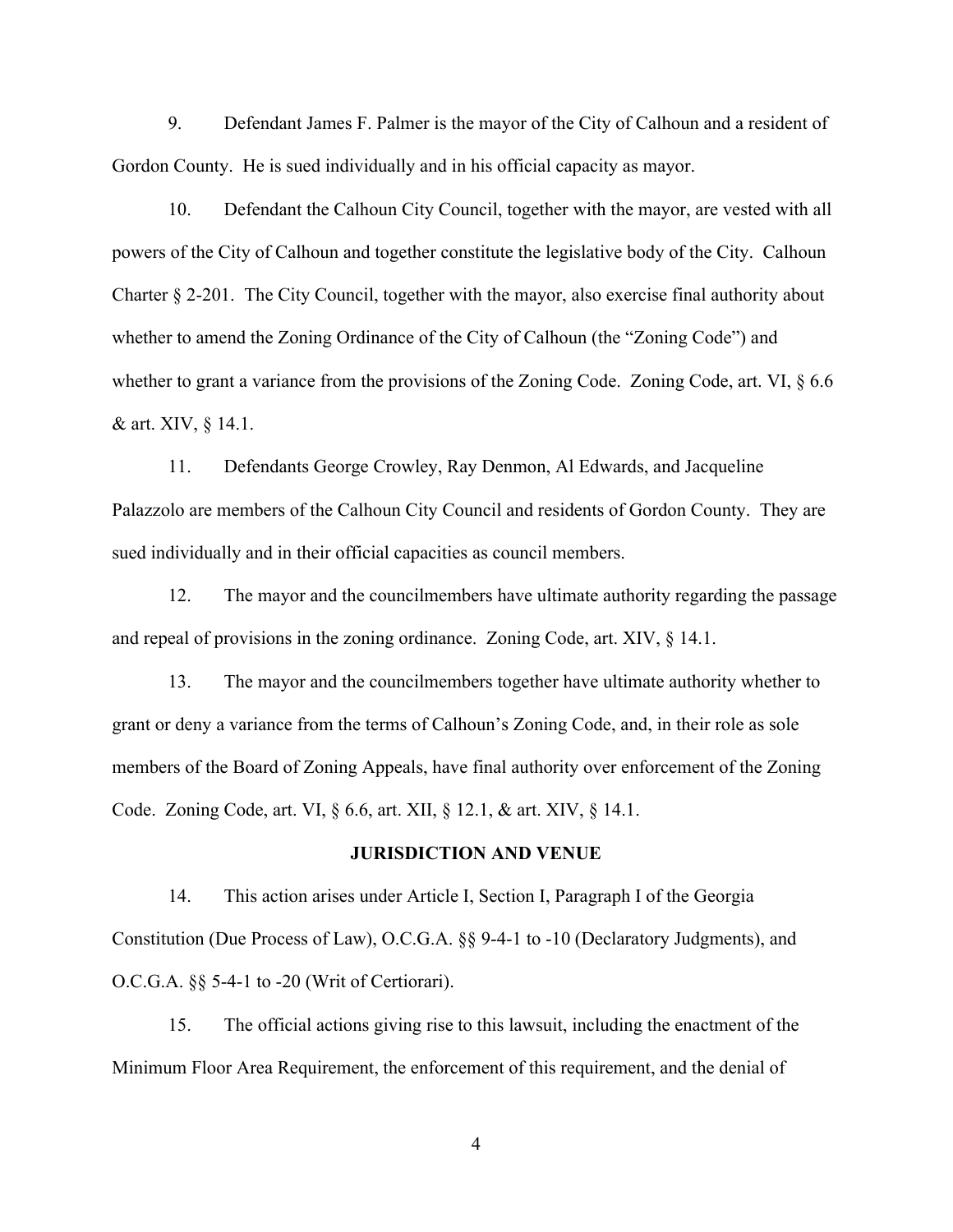Plaintiff's variance, occurred in Gordon County, and the Property that was the subject of Plaintiff's variance application and Defendants' denial of the variance application is in Gordon County.

16. Venue is proper in this Court because at least one defendant resides in Gordon County. Ga. Const., art. VI, § II, paras. III, VI; O.C.G.A. § 9-10-30.

## **STATEMENT OF FACTS**

### **THHU Forms To Promote Homeownership and Address Housing Affordability**

17. The lack of affordable housing is an increasingly pressing problem across the United States and in Georgia.

18. The City of Calhoun and surrounding Gordon County are no exception. The average income in Calhoun is significantly lower than the national average and the rate of poverty is significantly higher. According to 2019 data, poverty in Calhoun is more than twice the national average, and the rate of homeownership is 36% lower than the national average. And according to 2014–2018 data from the U.S. Department of Housing and Urban Development, almost 20% of homeowners and 40% of renters in the Calhoun metropolitan area live in unaffordable housing, measured as a proportion of their income.

19. In July 2016, a group of residents who were concerned about increasing poverty and unaffordable housing formed THHU to promote homeownership and address housing unaffordability in Calhoun and surrounding Gordon County. Cindy Tucker began volunteering with THHU in 2018 and became its executive director in July 2019.

20. THHU initially sought to build and rent "tiny homes"—often defined as homes with less than 400 square feet of floor area. For example, an early idea was to build a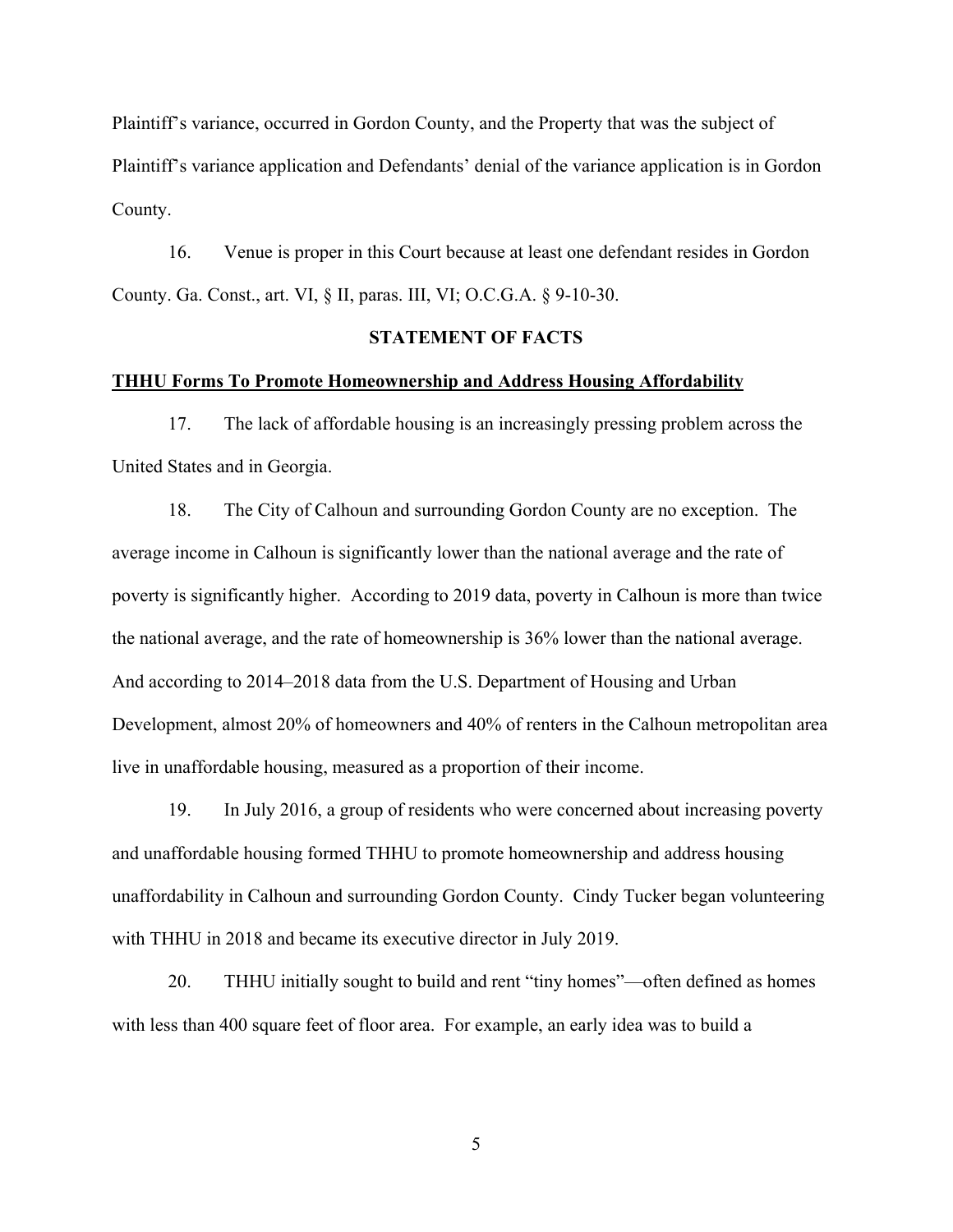community of 10- by 30-foot homes, most of which would be rented out, with two homes reserved for emergency housing and one reserved for a property manager.

21. After further research and consideration, Cindy and others at THHU eventually decided that, instead of "tiny homes," the best way for THHU to advance its mission would be to build a community of Southern-style cottage housing and to sell each home outright rather than to rent it.

22. By "cottage," THHU means a smaller single-family home, often with pitched roofs and ornamental accents that invoke a sense of quaint, rustic charm consistent with their agrarian origins. In the South, with its warmer climate, the style often includes an outdoor living space such as a covered porch.

23. The smaller, Southern-style cottages that THHU seeks to build are similar to the types of homes people in Georgia and throughout the South have lived in for generations.

24. The smaller size of a cottage home is a key feature. Smaller homes cost significantly less to build because they require fewer materials and have lower labor costs.

25. Smaller cottage homes are a ground-up community solution to the problem of affordable housing. Smaller homes are inherently more affordable and thus can be sold at their market value to financially responsible first-time homebuyers and working-class residents.

26. Because smaller cottage homes can be sold at their market value while still being affordable, they do not depend on acquiring limited government funds or subsidies to build affordable housing. Instead, THHU promotes its mission of building affordable, Southern-style cottage-housing developments through multiple private outlets. It has a thrift store that sells donated items to raise money and where members of the community can learn more about THHU's mission. And THHU has hosted fundraising concerts to raise money for and support its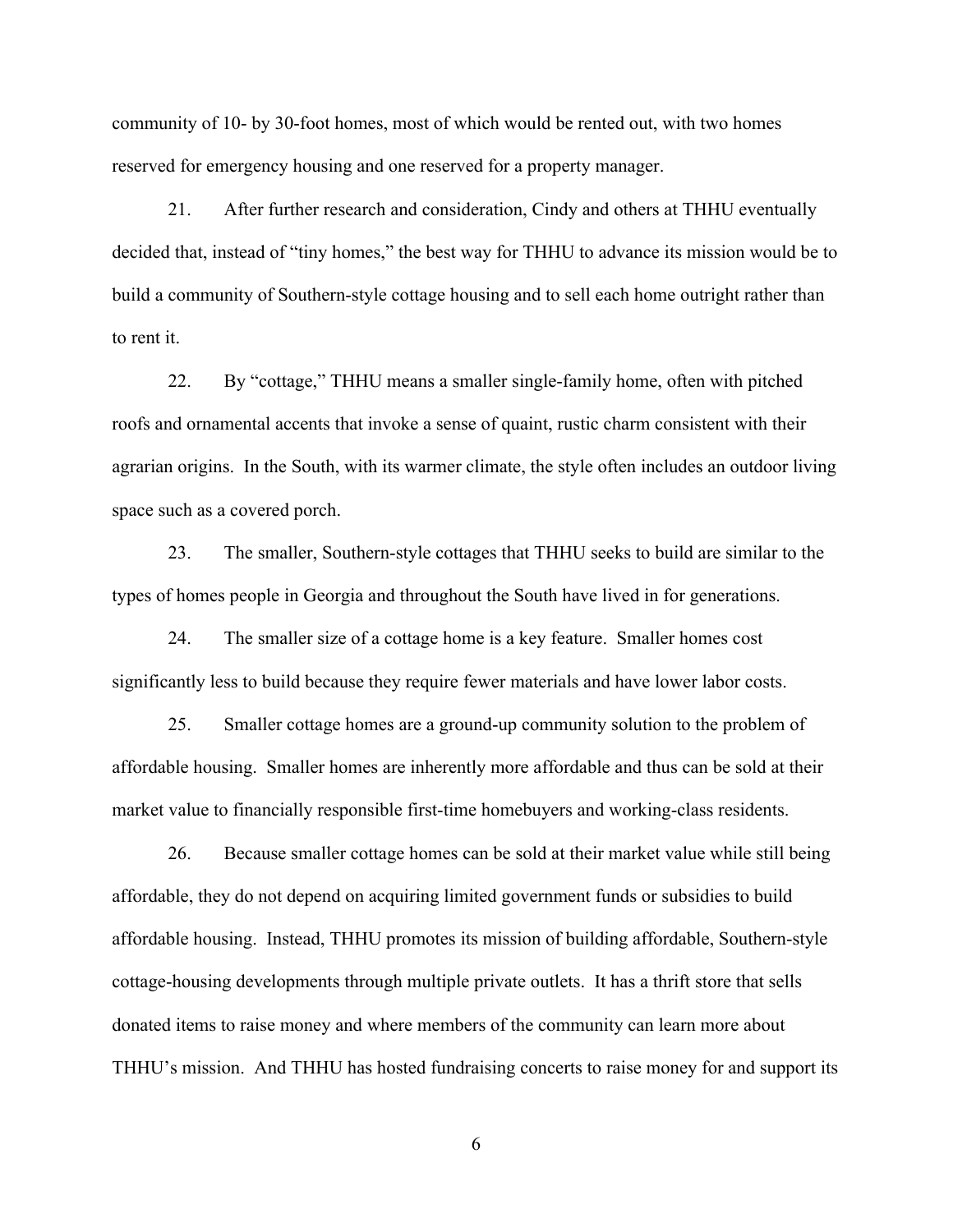mission. THHU also benefits from volunteers and those willing to provide their services at a discount.

27. Unfortunately, THHU cannot build affordable, Southern-style cottage-housing developments in the City of Calhoun because the City's Minimum Floor Area Requirement has effectively banned these types of smaller homes from being built within city limits.

### **Calhoun's Zoning Code Bans Smaller Homes**

28. The City of Calhoun was incorporated in 1852. Upon information and belief, for its first 149 years, Calhoun did not have a Minimum Floor Area Requirement.

29. On information and belief, the City of Calhoun enacted the Minimum Floor Area Requirement on August 13, 2001. The Zoning Code defines "Floor area" as follows: "The sum of the horizontal areas of each floor of a building, measured from the exterior walls or from the centerline of walls separating two buildings. The floor area measurement is exclusive of areas of unfinished basements and attics, attached garages, or space used for off-street parking or loading, breezeways, and enclosed and unenclosed porches and patios, and accessory structures." Zoning Code, art. III, § 3.2(27).

30. The Zoning Code establishes three districts for single-family homes: R-1, R-1A, and R-1B. Single-family homes are not permitted in areas designated for multi-family housing or for commercial or industrial uses. Zoning Code, art. VII, §§ 7.4.1, 7.5.1, 7.6.1, 7.7.1, 7.8, 7.9, 7.10, 7.11, 7.12.

31. R-1 is the most restrictive residential district for single-family homes. It permits just one home per acre, and each home must have at least 1,800 square feet of floor area.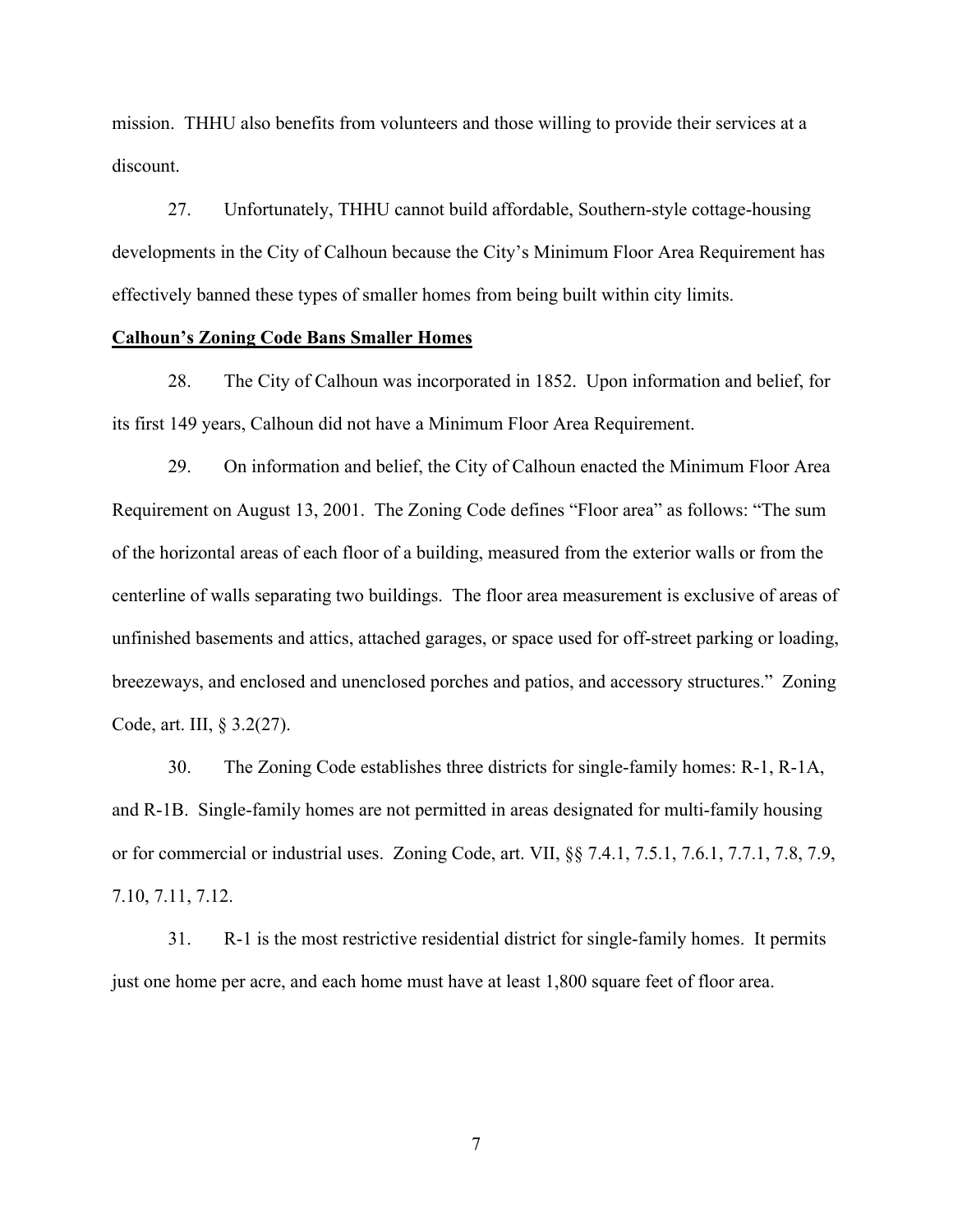32. R-1A is the second-most restrictive residential district for single-family homes. It permits just two homes per acre, and each home must have at least 1,400 square feet of floor area.

33. R-1B is the least restrictive residential district for single-family homes. It permits just three homes per acre, and each home must have at least the Minimum Floor Area Requirement of 1,150 square feet of floor area.

34. Single-family homes also may be built in "planned residential developments" in accordance with plans submitted to and approved by the City Council, but the City confirmed on August 26, 2020, that the R-1B requirements for minimum floor areas apply to single-family developments in those districts. Relatedly, single-family homes may be built in a handful of areas zoned as agricultural districts that do not directly regulate home sizes, but those are limited and subject to stringent restrictions concerning the size and shape of the building site.

35. The combination of these zoning classifications means that while many districts require much larger homes, the Minimum Floor Area Requirement of 1,150 square feet applicable to the R-1B districts operates as the city-wide minimum permissible size for singlefamily homes.<sup>1</sup> In other words, all homes in the City must be at least  $1,150$  square feet. Thus, the City has effectively banned small homes from being built throughout the entire city.

#### **THHU's Proposed "Cottages at King Corner" Project**

36. THHU now seeks to fulfill its mission to create affordable housing through its proposed project called, "The Cottages at King Corner."

<sup>&</sup>lt;sup>1</sup> In practice, the City may demand even larger homes as a condition of granting a variance. For example, in October 2003, when a property owner wanted some minor variances for a planned neighborhood of homes, the City Council only granted the variance on the condition that the owner insert covenants requiring all homes to have at least 1,400 square feet, even though the property's R-1B zoning permitted homes with 1,150 square feet or more.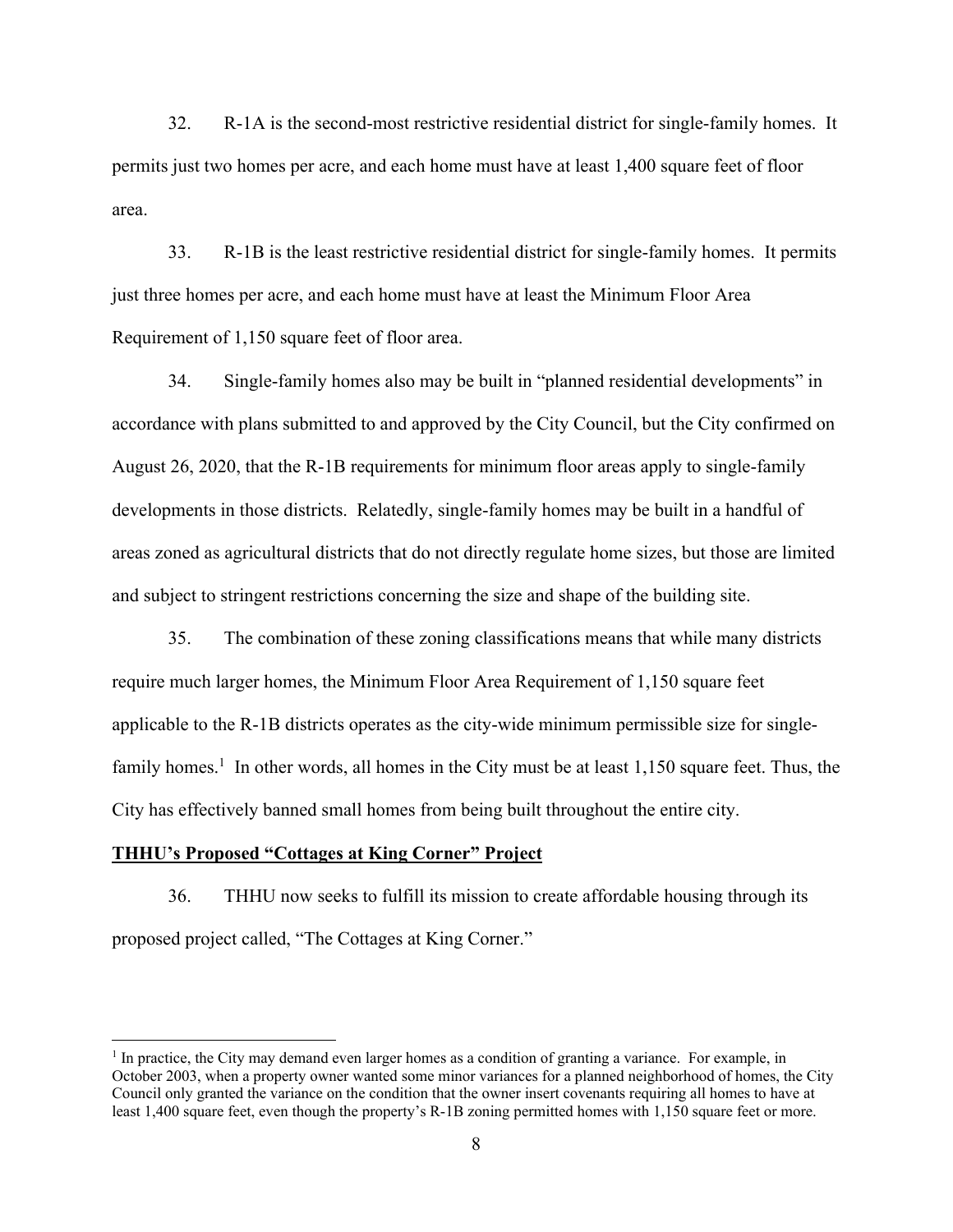37. The project would take place at the intersection of Beamer Road and Harris Beamer Road, on 7.9 acres of land that is currently undeveloped. The land was donated to THHU in November 2019. The land was initially zoned as industrial. THHU successfully applied to rezone the Property to R-1B in June 2021.

38. The area around the Property includes a mix of undeveloped land, light manufacturing facilities, warehouses, a motocross track, a technical school, single-family homes, and a mobile home park, some of which can be seen in the following map:

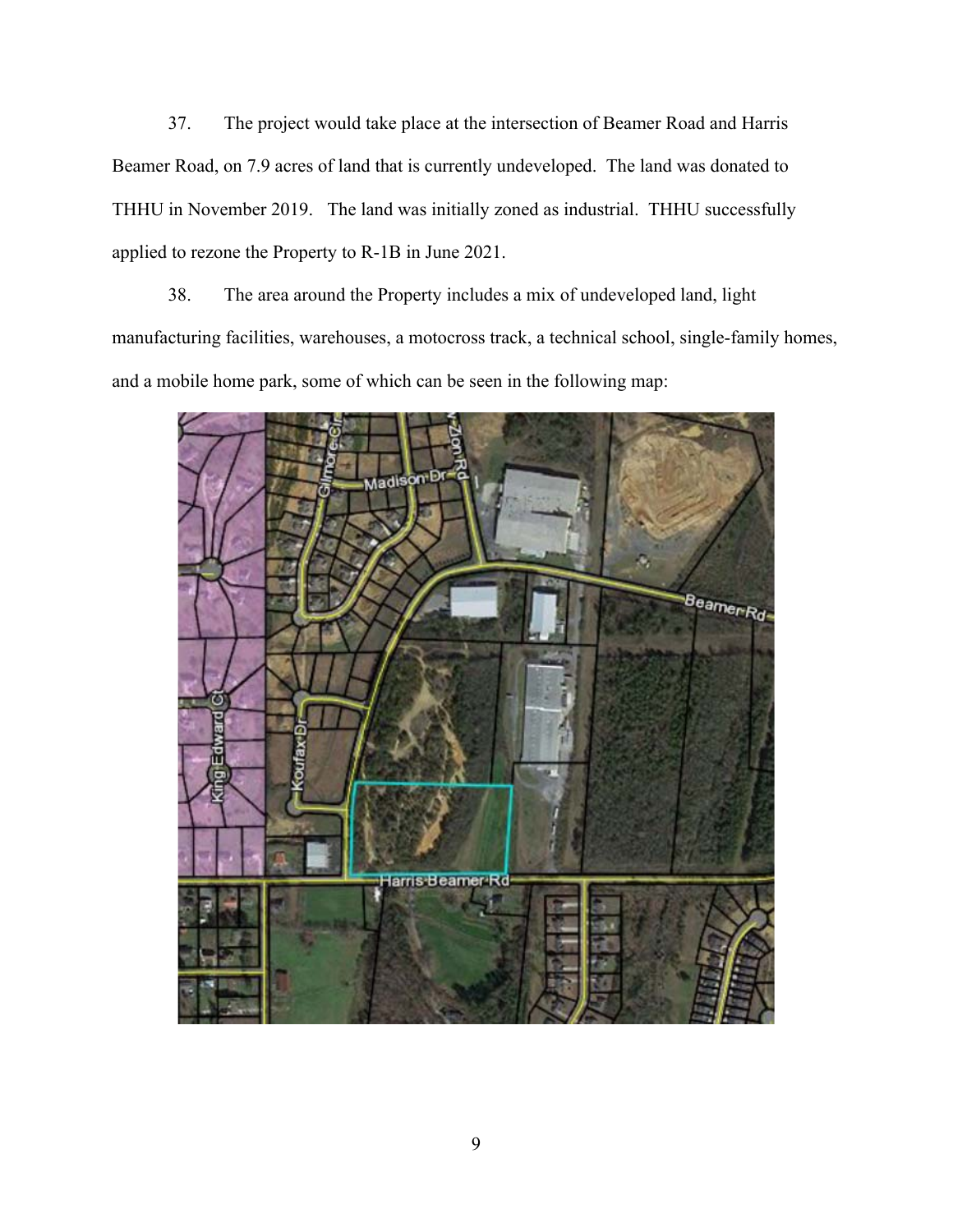39. THHU proposes to start with a community of six affordable, Southern-style cottages on the Property, which it hopes to eventually grow to include between about 20 to 40 homes.<sup>2</sup>

40. Each cottage would have 1–2 bedrooms and would have between 540 and 600 square feet of floor area.<sup>3</sup> THHU anticipates that each home can be sold for less than \$95,000. An example of the type of cottage THHU seeks to build can be seen in the following picture and floorplan:



<sup>&</sup>lt;sup>2</sup> The property currently would accommodate about 23 homes under the City's lot size requirements. In previous conversations with THHU, City officials have expressed support for more homes on the property, up to 5 homes per acre, if the homes are sufficiently large. Although THHU would prefer to build more homes if permitted to do so, it is not challenging the lot size requirements and will proceed with the King Corner project even if subject to the existing lot size requirements.

<sup>&</sup>lt;sup>3</sup> Per how the City calculates square footage, the porches are not included in the calculation of 540 to 600 square feet.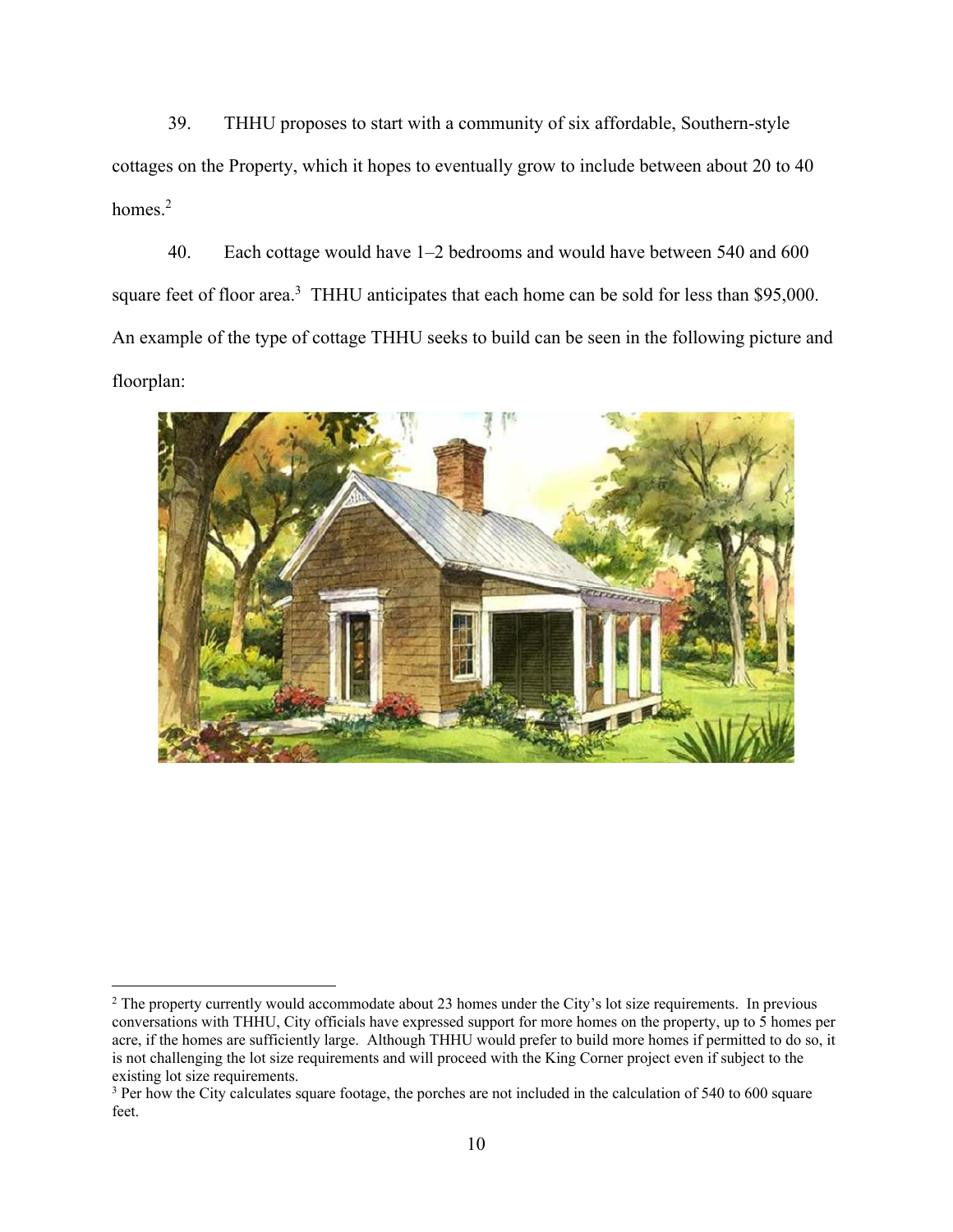

41. THHU also plans to include lots of greenspace and to promote a community atmosphere among the cottages.

42. THHU is ready to build. They have housing plans, support from a financial institution to finance mortgages, and contractors at the ready.

## **Calhoun Rebuffs THHU's Efforts To Build Smaller Homes**

43. But THHU cannot currently build these homes on the property because they are smaller than the City of Calhoun's Minimum Floor Area Requirement. THHU's proposed homes are between 540 and 600 square feet, while Calhoun mandates that single-family homes on this property contain at least 1,150 square feet.

44. Between about 2016 and 2021, Cindy Tucker and others on behalf of THHU held multiple conversations with officials from the City of Calhoun about THHU's efforts to build smaller, affordable homes. Each time, the City indicated that THHU could not proceed because of the Minimum Floor Area Requirement.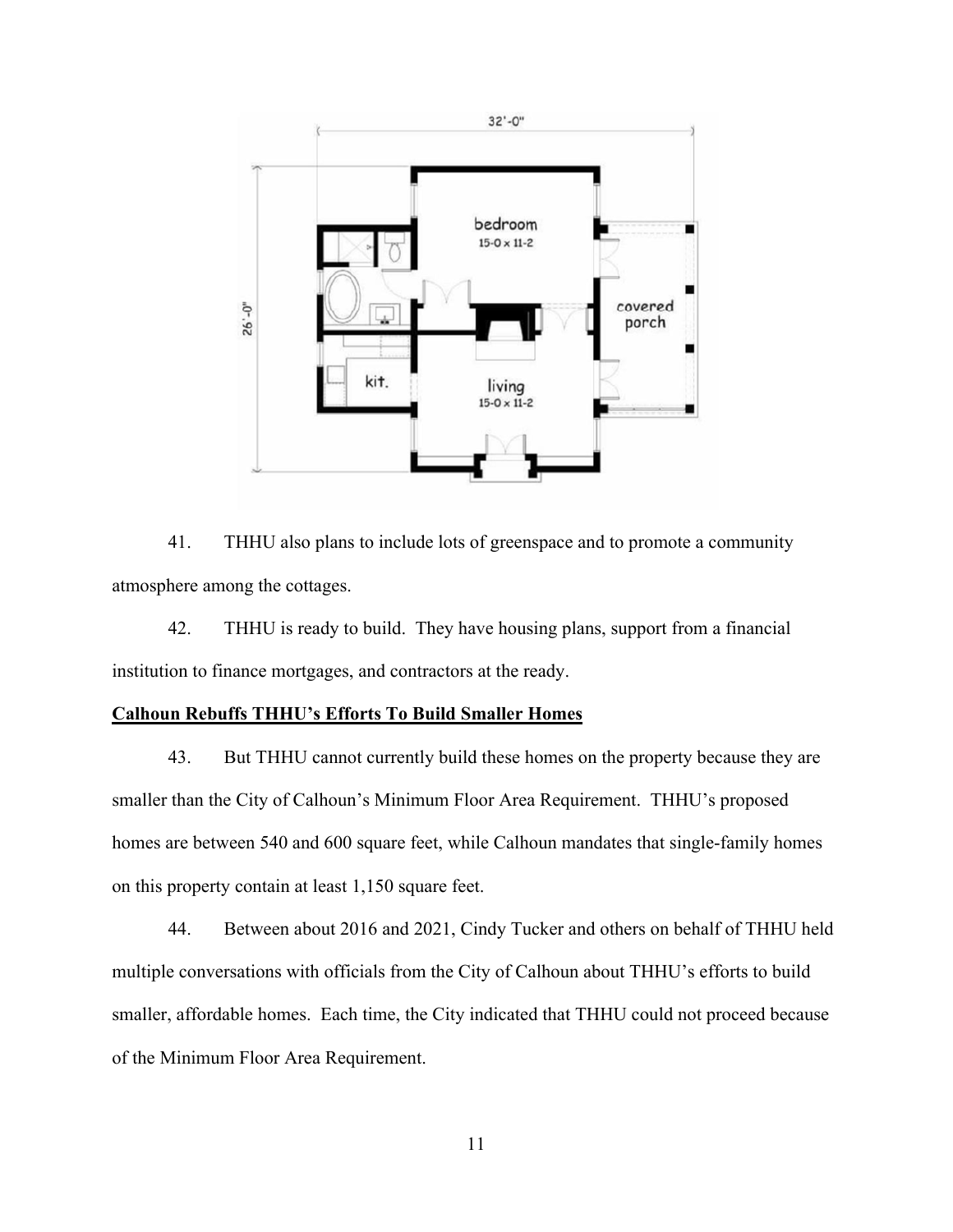45. For example, on August 26, 2020, the Calhoun city administrator informed Cindy that the Mayor and City Council had discussed THHU's efforts and concluded that "The City's ordinances concerning single family homes requires a minimum of 1,150 square feet. As you can see, to allow a tiny home community would take a significant rewrite of the housing ordinances," and that "right now, there does not seem to be support for a major rewrite to include dwelling units in the 400-600 square feet range." The city administrator reiterated that "again, there are concerns about the square footage proposal."

46. These statements were consistent with other statements from City officials to THHU, reiterating that the City would not allow THHU to build homes smaller than 1,150 square feet.

### **Calhoun Denies THHU's Variance Requesting Permission To Build Smaller Homes**

47. On August 30, 2021, THHU applied for a variance from the Minimum Floor Area Requirement to permit it to build homes between 540 and 600 square feet at the King Corner Property.

48. On October 7, 2021, the Zoning Advisory Board held a public hearing on THHU's variance application. The Zoning Advisory Board does not have the power to grant or deny variance applications, but it makes findings and recommendations to the City Council, which has final authority. Zoning Code, art. XIII, § 13.2. Defendant councilmember Jacqueline Palazzolo is also a member of the Zoning Advisory Board.

49. Although THHU has received enthusiastic support from the community at large, a handful of comments at the October 7, 2021, Zoning Advisory Board hearing urged the Board to recommend denying the variance based on impermissible factors. For example, some comments indicated that the variance should be denied in order to prevent lower income people who could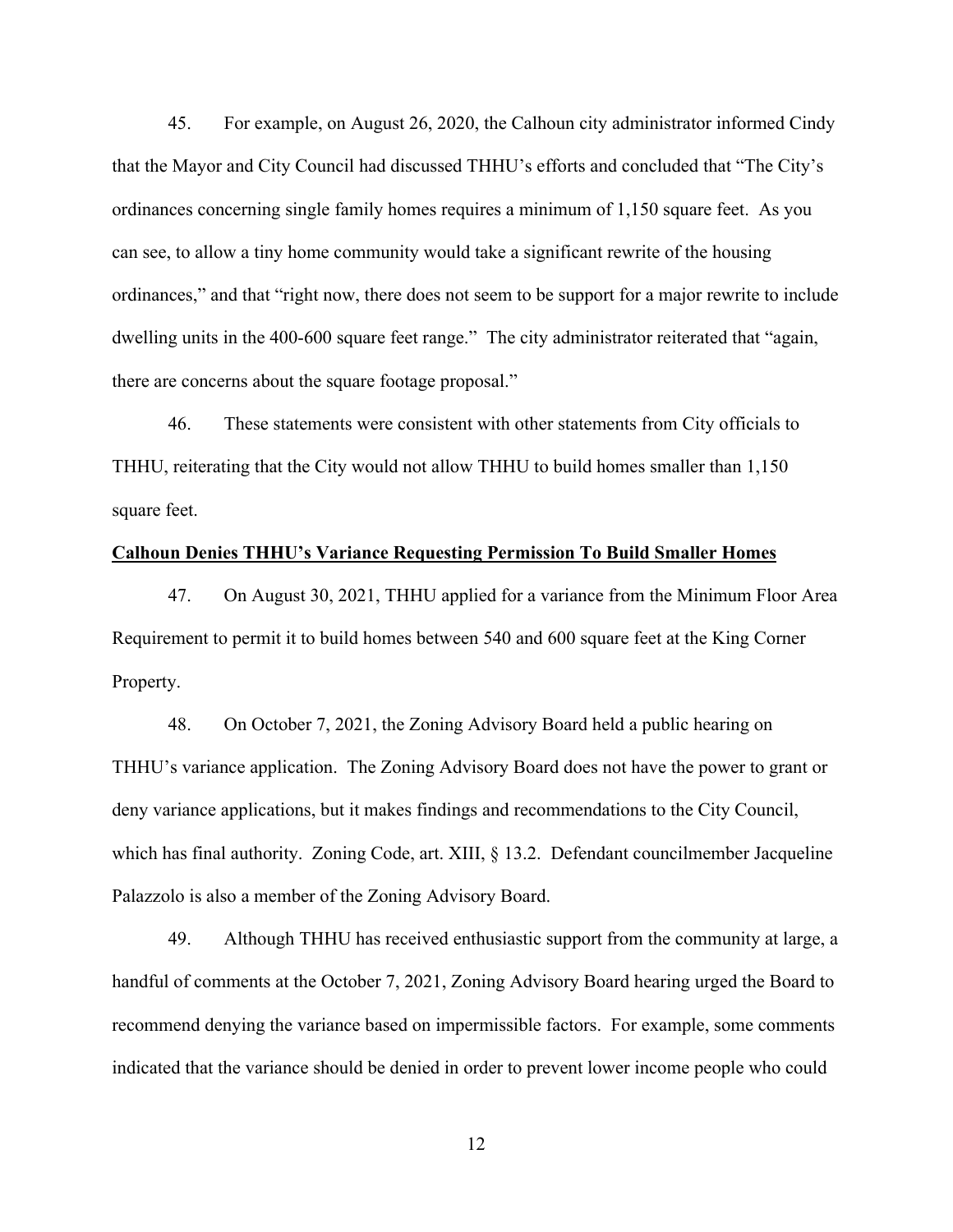afford smaller cottage homes from living in the area. Other comments suggested that the type of people who could afford the cottage homes are pre-disposed to criminal activity and should be excluded on that basis.

50. Ultimately the Zoning Advisory Board sent the variance application on to the Mayor and City Council without making any recommendation.

51. On October 11, 2021, the Defendants held a public hearing on THHU's variance application. The mayor and councilmembers have ultimate authority over whether to grant or deny a variance application. Zoning Code, art. VI, § 6.6.1.

52. After hearing public comments that building housing that people with lower incomes could afford would lead to issues with littering and trash as well as problems with socalled "riff raff," and that permitting smaller homes would lead to lower property prices, Defendants denied THHU's variance application.

53. THHU currently cannot build its planned community of affordable, Southernstyle cottage homes at the King Corner Property. But for the Minimum Floor Area Requirement, THHU would be able to move forward with the King Corner Project. The Minimum Floor Area Requirement is directly impeding THHU's mission of promoting home ownership and alleviating the crisis of unaffordable housing.

## **Calhoun's Ban On Smaller Homes Does Not Promote the City's Interests In Health Or Safety**

54. The cottage homes that THHU seeks to build are perfectly healthy and safe and otherwise comply with local ordinances.

55. More generally, there is nothing about building a smaller home that affects health and safety.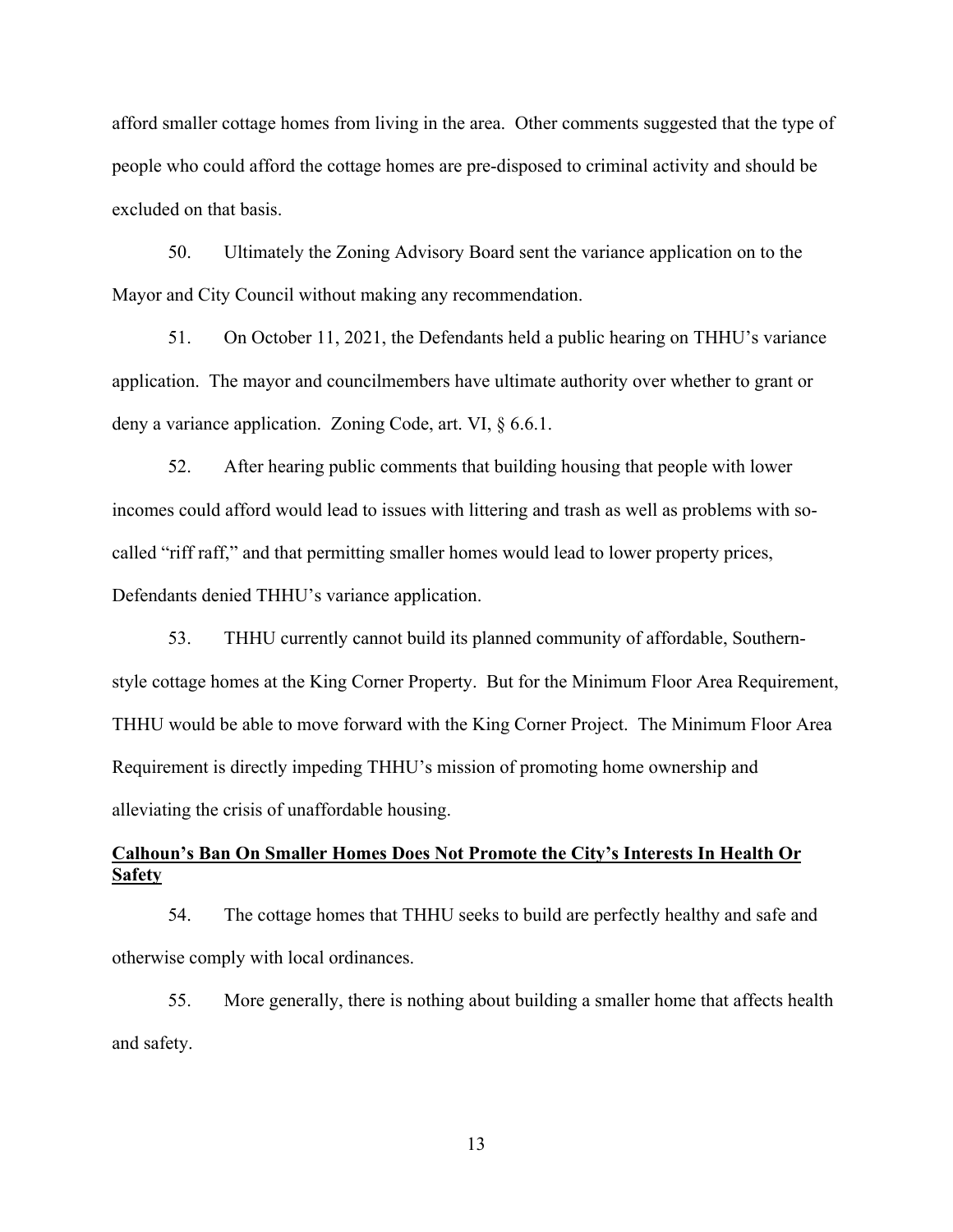56. The health and safety of buildings, including single-family homes, are regulated by Calhoun's building code (Calhoun Code of Ordinances, ch. 18, art. II), which adopts Georgia's State Minimum Code (*id.*; O.C.G.A. § 8-2-20(9)). Georgia, in turn, adopts with certain amendments the standardized International Residential Code for One- and Two-Family Dwellings (IRC) published by the International Code Council (*id.* § 8-2-20(9)(B)(i)(I), (VI)).

57. The purpose of Calhoun's building code and the IRC is to establish standards for building one- and two-family dwellings that will "safeguard the public health and safety." *Overview of the International Residential Code (IRC)*, Int'l Code Council, https://www.iccsafe.org/products-and-services/i-codes/2018-i-codes/irc/.

58. Calhoun's building code and the IRC recognize that there is not any minimum size necessary for a home to be safe and healthy. Instead, they require only that certain "habitable rooms" have a certain amount of space, and that certain items such as electrical panels and bathroom fixtures have a certain amount of space around them. *See* IRC §§ R307, E3405.

59. Before 2015, the IRC required homes to contain at least one habitable room that was 120 square feet or larger.

60. In 2015, the IRC recognized that the minimum area of 120 square feet for at least one room "was not based on scientific analysis or on identified safety hazards" and had "no demonstrable life-safety benefit." Int'l Code Council, Notes on 2015 Amendments to IRC R304.1.

61. The Calhoun building code and the IRC now require only that each habitable room "shall have a floor area of not less than 70 square feet" and "shall be not less than 7 feet" wide. IRC § R304. The International Code Council specifically concluded that this room size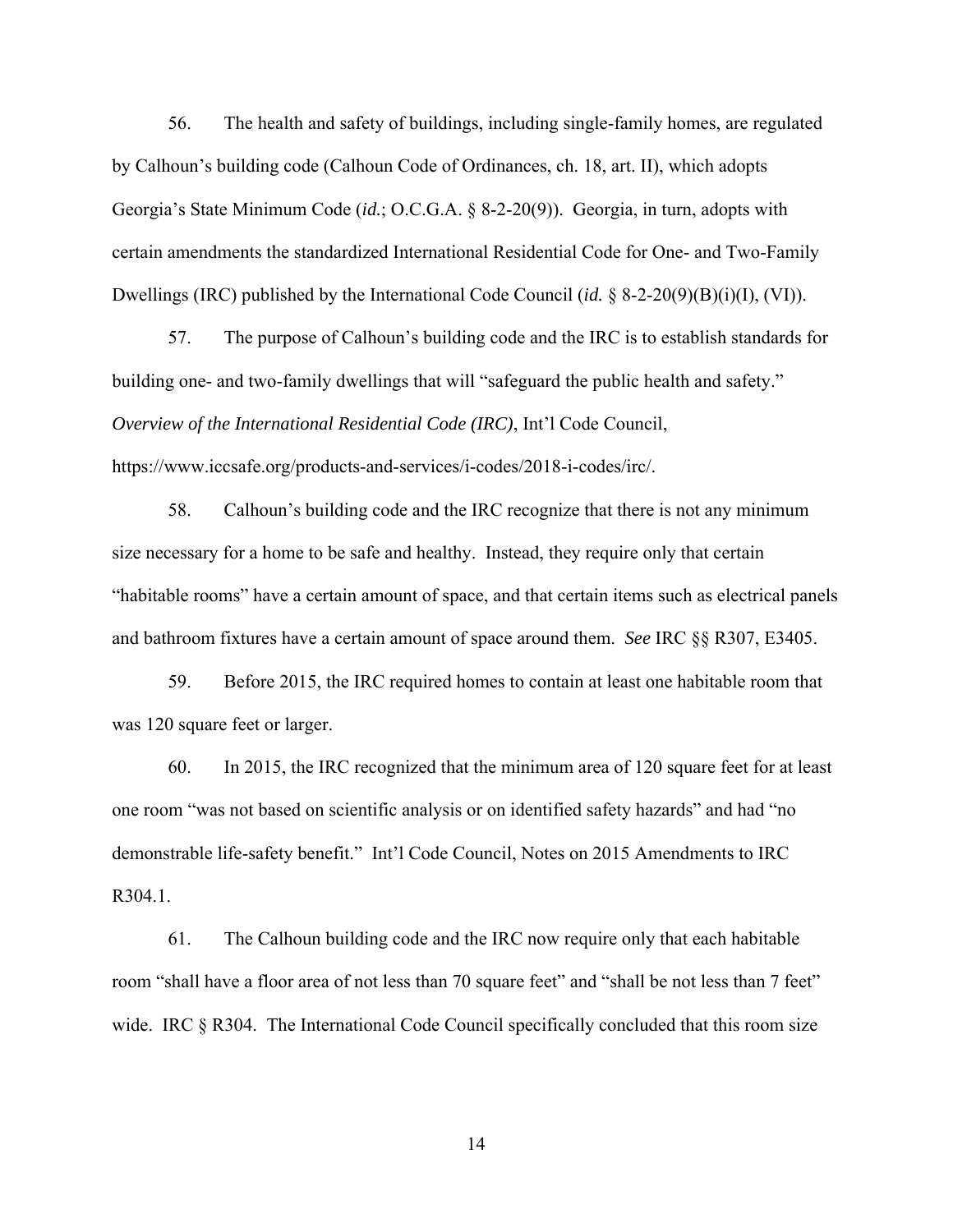was sufficient for occupants to move about and use the habitable space as intended. International Code Council, Notes on 2015 Amendments to IRC R304.1.

62. The cottages that THHU seeks to build will comply with all requirements of the Calhoun building code, including the requirements with respect to minimum floor areas.

63. The cottages that THHU seeks to build are healthy and safe. Indeed, because they are smaller and provide quicker access to exits in case of an emergency, they are safer than the larger homes that THHU would be permitted to build as of right.

64. People across the United States and Georgia live in houses and apartments smaller than Calhoun's Minimum Floor Area Requirement without any adverse health or safety impacts.

65. Indeed, many people in Calhoun live in homes smaller than Calhoun's Minimum Floor Area Requirement. Many such homes were built before Calhoun banned smaller homes and are grandfathered in under the current Zoning Code.

### **Calhoun's Ban On Smaller Homes Does Not Promote Other Traditional Zoning Interests**

66. Calhoun also does not have any legitimate interest in maintaining the Minimum Floor Area Requirement or in blocking THHU's proposed community of smaller cottage homes. Municipal zoning power is limited to requirements that bear a substantial relationship to public health, safety, or general welfare. But Calhoun's Minimum Floor Area Requirement does not bear a substantial relationship to any of these purposes. In addition to bearing no relationship to public health or safety, the ban does not promote other interests that are sometimes invoked to justify zoning restrictions, such as density, traffic, aesthetics, or property values.

67. Density and Traffic: The size of a home is separate from the size of the lot, how many people live in a given area, or how close homes are to each other, so Calhoun's ban on smaller homes does not impact density or traffic. To the contrary, by building homes with fewer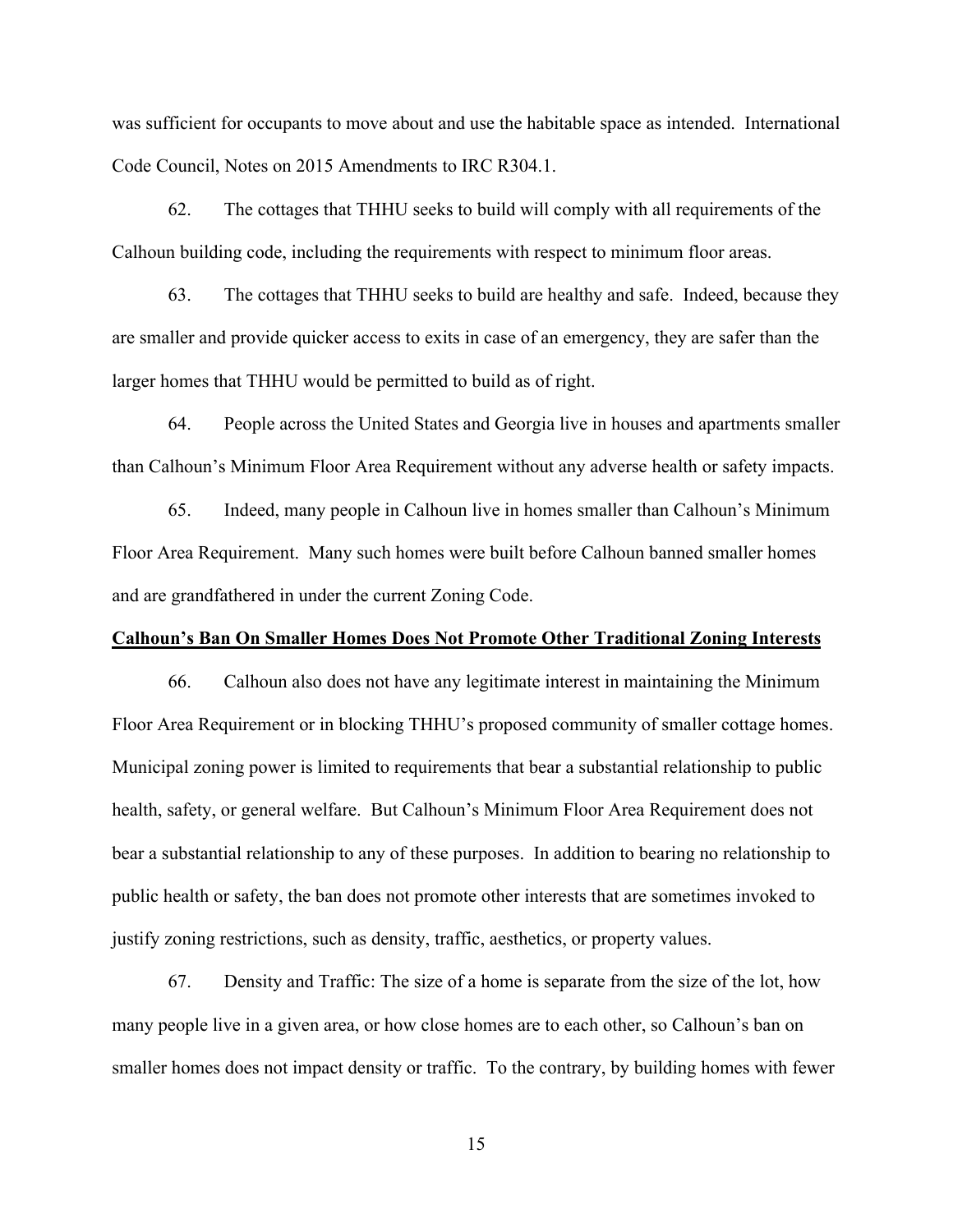bedrooms, THHU's proposed cottages will result in less traffic than the larger homes that THHU is permitted to build as of right.

68. Aesthetics and Property Values: It is not clear that a municipality may enact a zoning restriction solely to regulate aesthetics or property values, but even if it may do so, Calhoun's ban on smaller homes does not promote those interests. Small homes can be beautiful and large homes can be ugly. If anything, the beautiful, Southern-style cottages THHU wants to build would improve the aesthetics of the area surrounding the property, which consists of a manufacturing facility and warehouses, among other uses.

69. Indeed, until the property was rezoned in June 2021 at THHU's request, THHU could have by right used the property for a manufacturing plant, truck terminal, scrap metal processor, lumberyard, or automobile service station. Zoning Code art. VII, § 7.11.

70. The only purpose for Calhoun's Minimum Floor Area Requirement is to prevent smaller, more affordable homes from being built, thereby excluding people who might be able to afford less expensive homes from living in Calhoun. This is consistent with comments made to THHU over the years by city officials and members of the public opposed to THHU's efforts.

71. But excluding lower income people is not a permissible zoning objective. Instead, prohibiting the construction of smaller homes and requiring that larger, more expensive homes be built in order to exclude lower income people is an illegitimate and exclusionary purpose.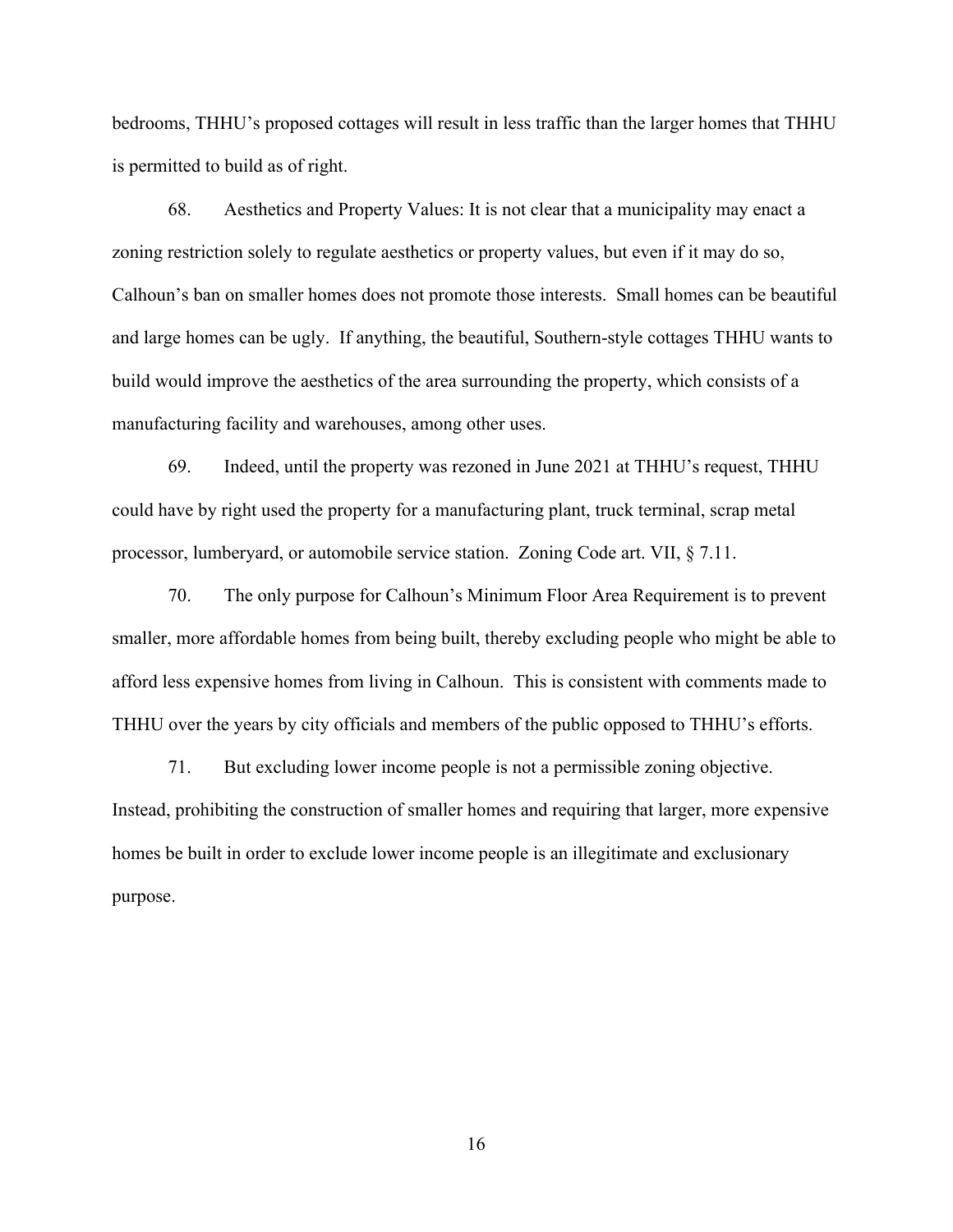### **INJURIES TO PLAINTIFF**

### **Prospective Harms Due To Calhoun's Ban On Smaller Homes**

72. THHU currently cannot use its King Corner Property to build the homes of its choosing, abridging its inherent right to use its property in a reasonable manner that does not interfere with anyone else's enjoyment of their property.

73. THHU's mission is to help hardworking residents of Calhoun and surrounding Gordon County achieve their dreams of homeownership by building affordable, Southern-style cottage homes.

74. But THHU cannot build affordable, Southern-style cottages in Calhoun because such homes are not permitted by the Minimum Floor Area Requirement.

75. The homes that THHU would be required to build to comply with the City's Minimum Floor Area Requirement are larger than what THHU wants to build, and would impede THHU's mission of promoting homeownership by building inherently affordable, smaller cottages.

76. THHU received a donation of undeveloped land expressly for the purpose of building smaller, affordable homes.

77. But THHU cannot use the donated land for its intended purpose of building smaller, affordable homes because smaller homes are not permitted by the Minimum Floor Area Requirement. Increasing the size of the homes to comply with the Minimum Floor Area Requirement would increase the cost of each home by about \$65,000 to \$90,000.

78. But for the Minimum Floor Area Requirement and Calhoun's ban on small homes, THHU would be able to build its proposed Cottages at King Corner.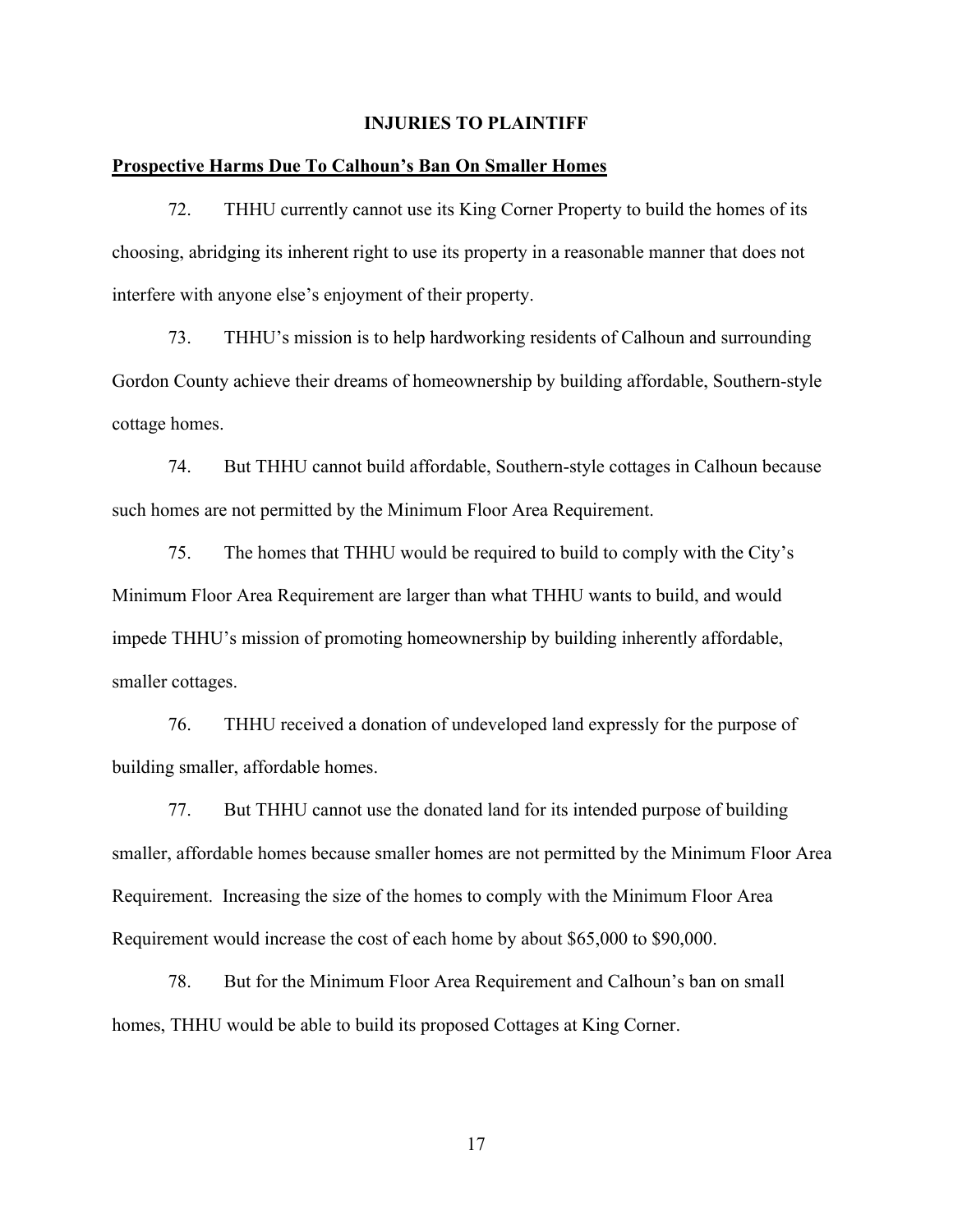79. But for the Minimum Floor Area Requirement and Calhoun's ban on small homes, THHU would not have had to incur the time and expense to apply for a variance from the Minimum Floor Area Requirement.

80. But for the Minimum Floor Area Requirement and Calhoun's ban on smaller homes, THHU would be able to pursue its mission of helping hardworking residents of Calhoun and surrounding Gordon County achieve their dreams of homeownership by building affordable cottage housing.

### **Harms Due To Calhoun's Denial Of THHU's Variance Application**

81. THHU is prepared to begin building its community of smaller, Southern-style cottage homes at the King Corner Property, but it cannot do so under Calhoun's current Zoning Code unless Defendants grant a variance lowering the Minimum Floor Area Requirement for the King Corner Property.

82. THHU applied for a variance for the King Corner Property, but Calhoun denied the application.

83. But for Defendants' denial of THHU's variance application, THHU would be able to build its proposed Cottages at King Corner.

## **CAUSES OF ACTION**

## **COUNT I (Due Process)**

84. Plaintiff realleges and incorporates by reference the allegations contained in paragraphs 1 through 83.

85. Georgia's constitution provides that "[n]o person shall be deprived of life, liberty, or property except by due process of law." Ga. Const., art. I, § 1, para. I.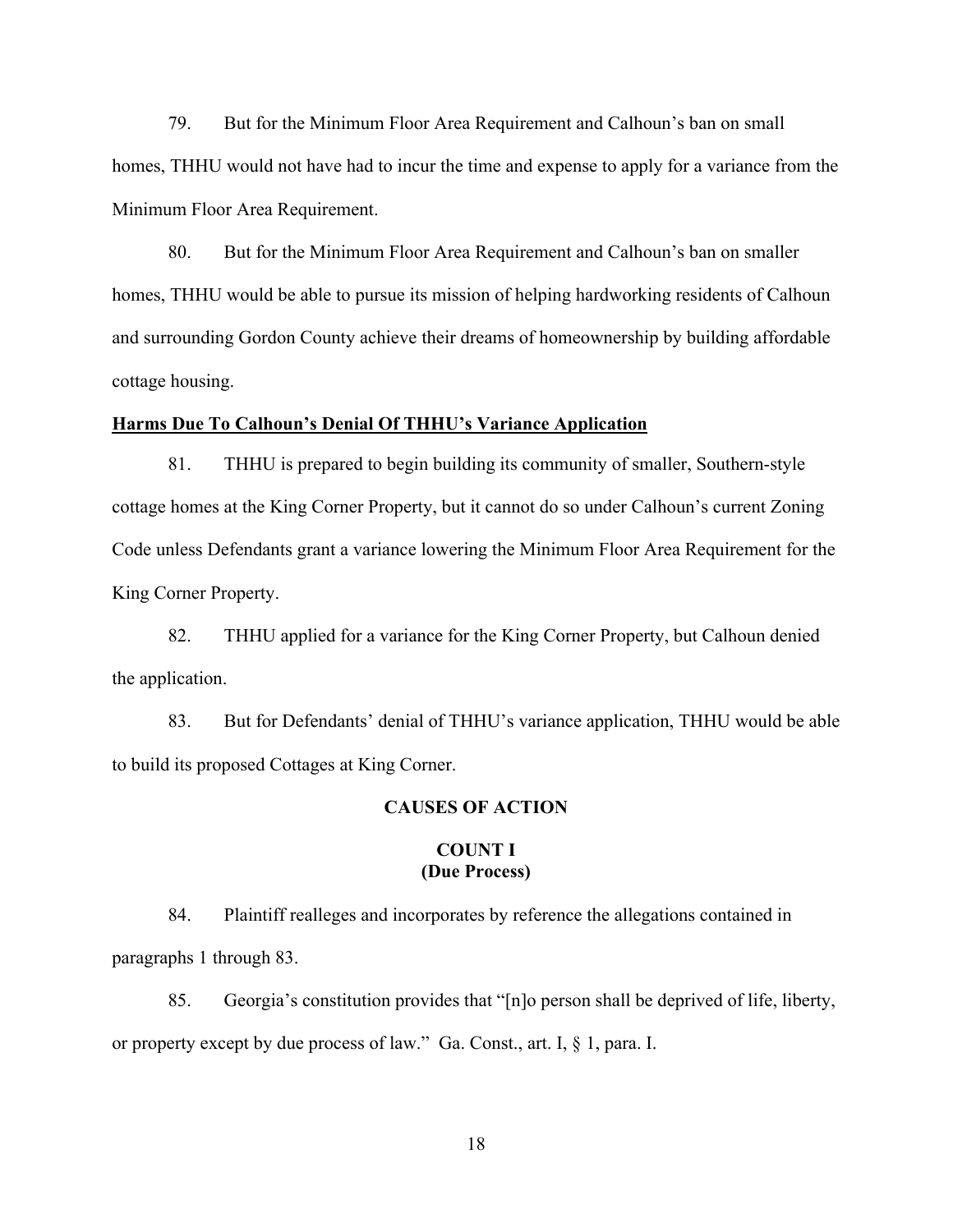86. A zoning restriction comports with due process of law only if it bears a "substantial relationship" to the public health, safety, or general welfare. *Barrett v. Hamby*, 235 Ga. 262, 265, 219 S.E.2d 399 (1975).

87. Banning smaller homes from being built does not bear a substantial or even a rational relationship to the public health, safety, or general welfare and thus denies due process of law.

88. Banning homes with less than 1,150 square feet of floor area from being built does not bear a substantial or even a rational relationship to the public health, safety, or general welfare and thus denies due process of law.

89. Prohibiting THHU from using its King Corner Property to build affordable, Southern-style cottages with 1–2 bedrooms and 540 to 600 square feet of floor area does not bear a substantial relationship to the public health, safety, or general welfare and thus denies due process of law.

90. Calhoun's other ordinances, including its building code, are sufficient to protect public health, safety, and general welfare. The only purpose served by Calhoun's ban on smaller homes is to abridge property owners' right to decide what type of home they want to build and live in, unnecessarily inflate the cost of building a home, and impermissibly exclude hardworking residents who cannot afford larger homes.

91. Georgia's Constitution also protects inherent rights that are not specifically enumerated. Ga. Const., art. I, § 1, para. XXIX. People have always had the inherent right to use their property in a reasonable manner that does not interfere with anyone else's enjoyment of their property, and people have long exercised this right by choosing to build and to live in smaller homes. Calhoun's ban on small homes also violates this inherent right.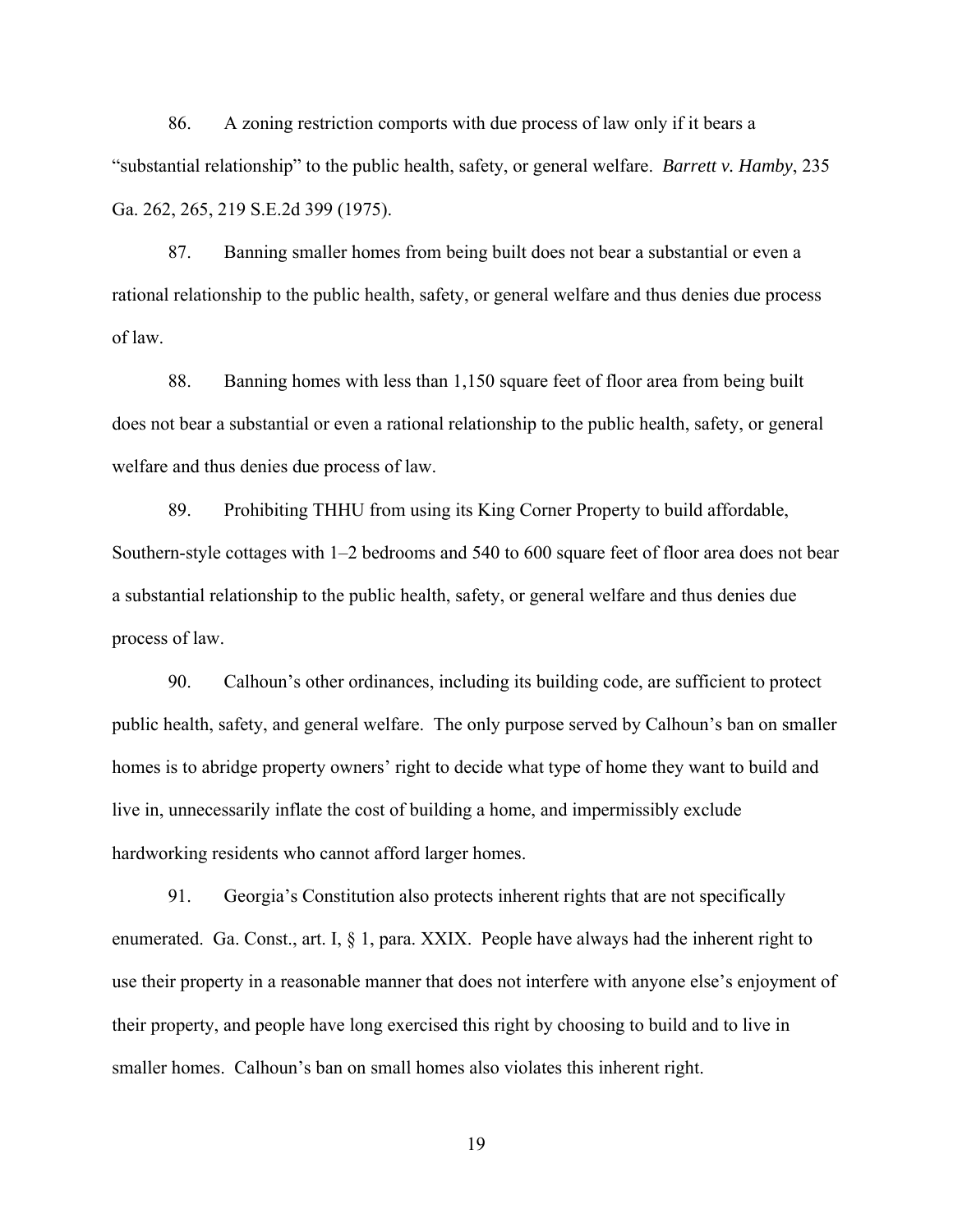92. But for Calhoun's Minimum Floor Area Requirement, THHU would be able to build its planned community of smaller, Southern-style cottages on its Property at King Corner.

93. Calhoun's Minimum Floor Area Requirement is unconstitutional both as applied to THHU and its Property at King Corner and on its face.

# **COUNT II (Writ of Certiorari)**

94. Plaintiff realleges and incorporates by reference the allegations contained in paragraphs 1 through 83.

95. On August 30, 2021, THHU applied for a variance from the Minimum Floor Area Requirement for the Property, permitting homes between 540 to 600 square feet to be built. On October 11, 2021, Defendants held a quasi-judicial public hearing on THHU's variance application and denied the application.

96. THHU has complied with O.C.G.A. § 5-4-5 by submitting as Exhibit A an affidavit of indigency pursuant to O.C.G.A.  $\S$  5-4-5(c). All costs accrued in the proceedings below have been paid, but THHU is a non-profit organization that depends on the generosity of its donors for funding, and it cannot afford to pay the costs or give security without diverting funds that its donors have given it to bring affordable housing to Calhoun.

97. Calhoun's Zoning Code provides that a variance may be granted if one of four conditions exist with respect to a piece of property. Zoning Code, art. VI,  $\S$  6.6.1. Those conditions are: "1. There are extraordinary and exceptional conditions pertaining to the particular piece of property in question because of its size, shape or topography; 2. The application of this ordinance to the particular piece of property would create an unnecessary hardship; 3. Such conditions are peculiar to the particular piece of property involved; 4. Relief, if granted, would not cause substantial detriment to the public good or impair the purposes and intent of this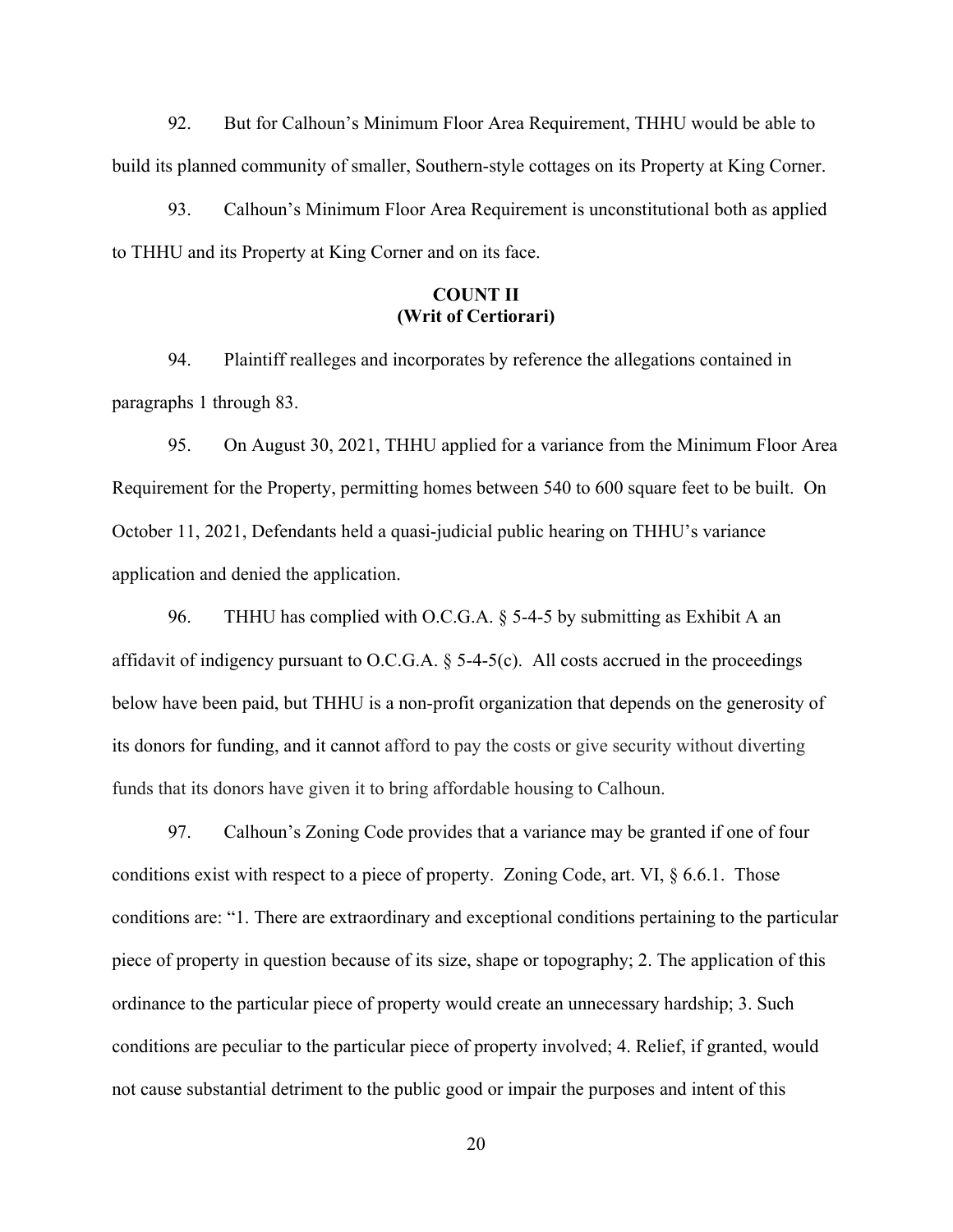ordinance, provided, however, that no variance may be granted for a use of land or building or structure that is prohibited by this ordinance." *Id.* Defendants committed an error of law by denying THHU's variance application without considering whether at least one of the four conditions existed.

98. Defendants' denial of THHU's variance also was not supported by substantial evidence because three of factors that would have supported granting the variance were satisfied, each one of which would have been sufficient for the variance to be granted.

99. First, Defendants erred when they concluded under these circumstances that the Minimum Floor Area Requirement does not create an "unnecessary hardship" that would support granting the variance application. Zoning Code, art. VI, § 6.6.1(2). THHU met this requirement because it received a donation of the Property at issue for the express purpose of building affordable housing. Yet THHU's proposed affordable housing is banned by Calhoun's Minimum Floor Area Requirement. The Minimum Floor Area Requirement thus effectively prevents THHU from pursuing is philanthropic mission and from using the donated land consistent with the purpose for which it was donated.

100. Second, Defendants erred when they concluded that there are not conditions that "are peculiar to the particular piece of property involved." Zoning Code, art. VI, § 6.6.1(3). Several features of the property, such as its express donation for the purpose of building smaller affordable homes, its ownership by a nonprofit organization with the resources and expertise to develop affordable housing in a beneficial matter, and its location in an area where it would not impact traffic or conflict with the warehouses, manufacturing facilities, single-family homes, and undeveloped land located nearby, are peculiar to the specific property at issue in the variance application.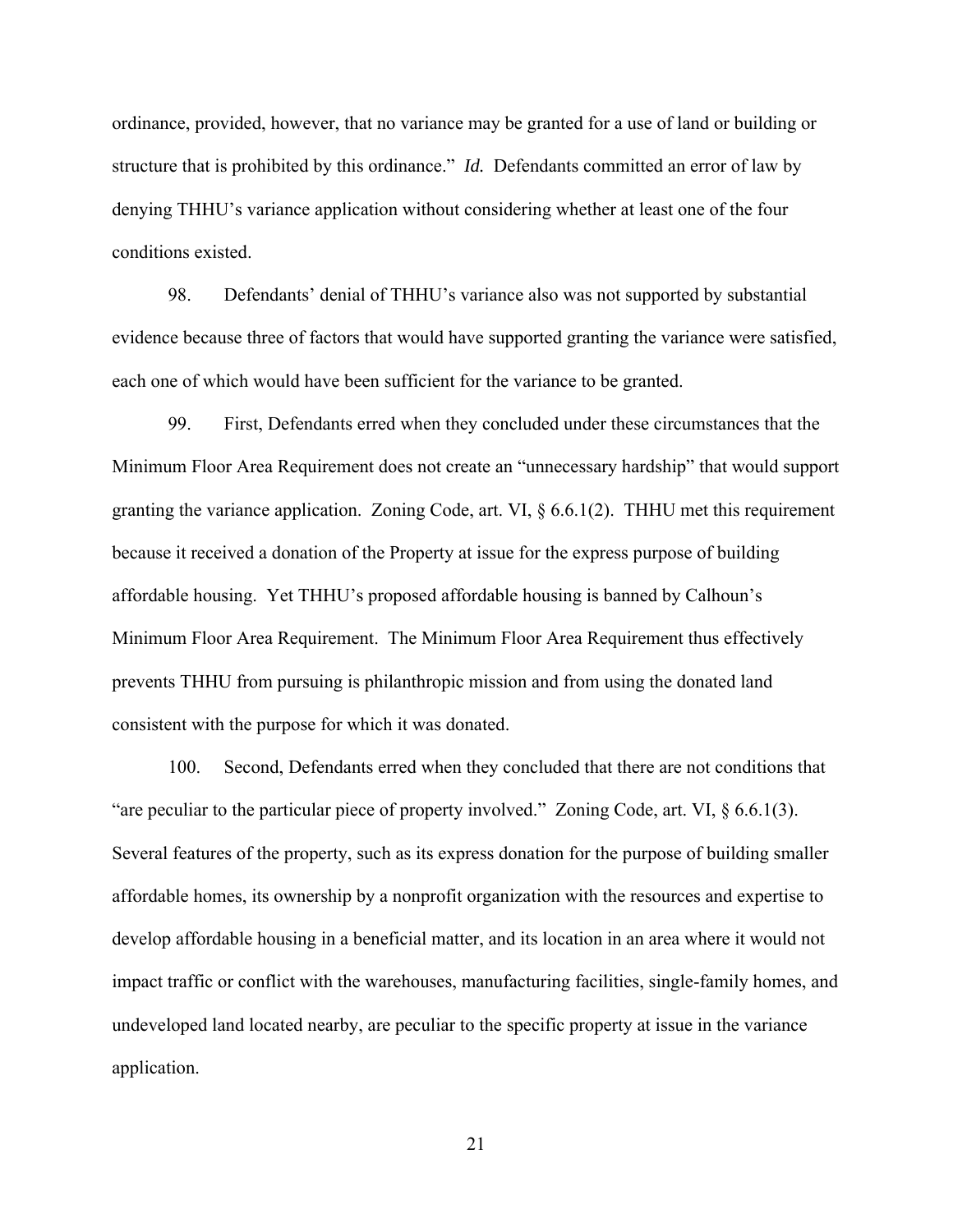101. Third, Defendants erred when they failed to conclude that granting the variance "would not cause substantial detriment to the public good," Zoning Code, art. VI,  $\S$  6.6.1(4), because there was no evidence whatsoever of any detriment to the public good, and instead there were only impermissible assumptions of the harm that would occur if certain types of people are not excluded from owning homes in the community. Defendants similarly erred because the proposed development of beautiful, Southern-style cottages would not cause any detriment to the existing mixed-use area of warehouses, manufacturing, single-family homes, and undeveloped land and would not otherwise negatively impact any traditional, legitimate zoning concerns.

102. In addition to the four factors that govern when a variance application may be granted, the Calhoun Zoning Code requires that all zoning decisions, including decisions whether to grant a variance, shall use the eight standards set forth in section 14.5 of the Calhoun Zoning Code. Defendants committed an error of law because their denial of THHU's variance on October 11, 2021, did address, consider, or make any findings with respect to any of the factors required by the Zoning Code.

103. Defendants' denial of THHU's variance also is not supported by substantial evidence because, had Defendants considered the standards set forth in Section 14.5, they would have supported granting rather than denying the variance.

104. First, THHU's proposed cottage homes are "suitable in view of the use and development of adjacent and nearby property," Zoning Code, art. XIV, § 14.5(1), and Defendants erred to the extent that they did not rely on this factor to grant THHU's variance application.

105. Second, THHU's proposed cottage homes would not "adversely affect the existing use or usability of adjacent or nearby property," Zoning Code, art. XIV, § 14.5(2), and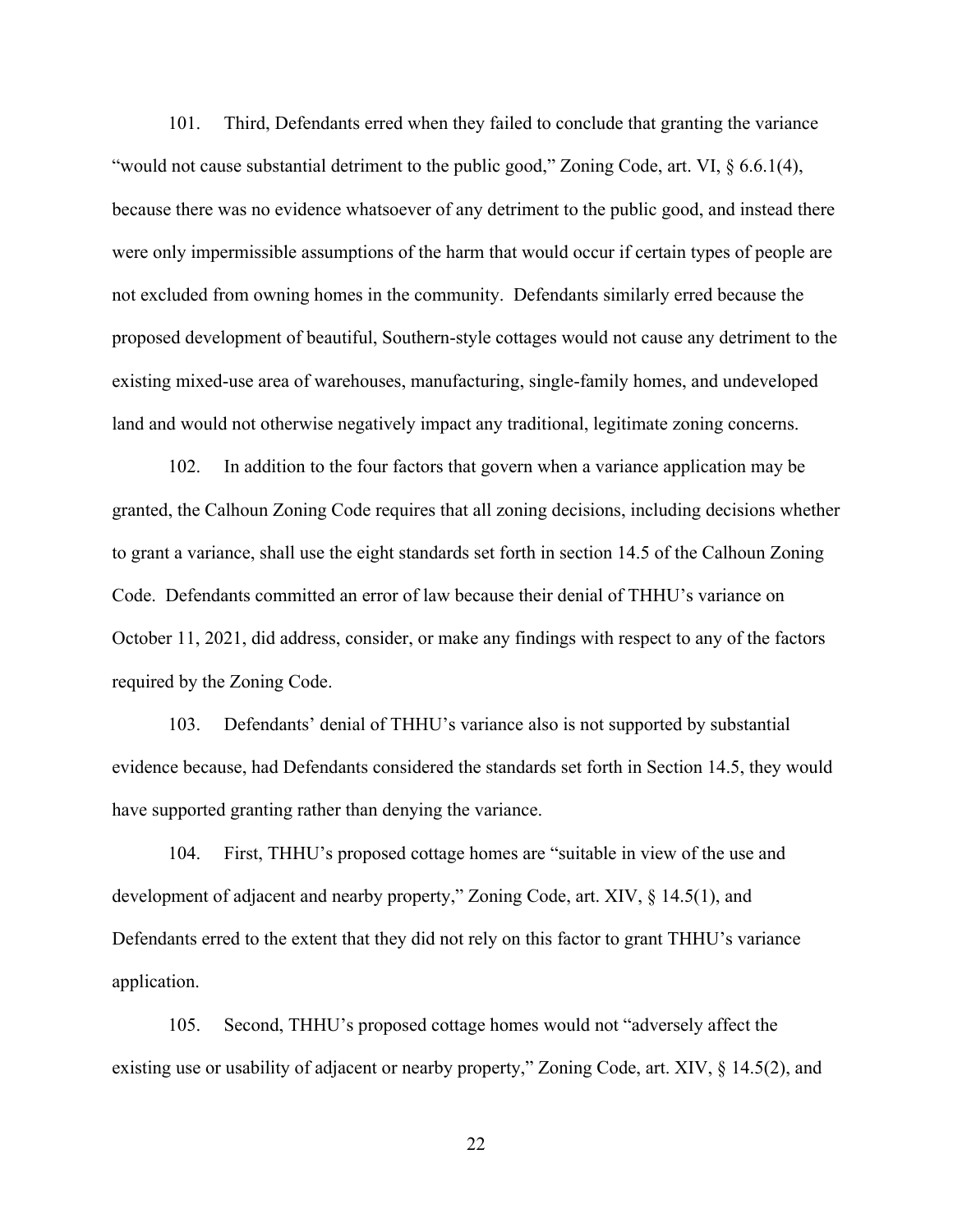Defendants erred to the extent that they did not rely on this factor to grant THHU's variance application.

106. Third, the King Corner Property does not have "a reasonable economic use as currently zoned," Zoning Code, art. XIV, § 14.5(3), because the existing zoning requires THHU to build homes that would be significantly larger and cost \$65,000 to \$90,000 more per home than it wants to build. Moreover, the King Corner Property is situated next to a manufacturing facility that makes it less suitable for larger residential homes but better suited for a cottagehousing development with smaller homes and significant greenspace that would separate the community from its industrial neighbors. Defendants erred to the extent that they did not rely on this factor to grant THHU's variance application.

107. Fourth, THHU's proposed cottage homes would not cause "excessive or burdensome use of existing streets, transportation facilities, utilities or schools," Zoning Code, art. XIV, § 14.5(4); to the contrary the proposed smaller homes would lead to less use of existing streets, facilities, utilities, and schools than the currently permitted larger homes. Defendants thus erred to the extent that they did not rely on this factor to grant THHU's variance application.

108. Fifth, THHU's proposed cottage homes would not require any material or unusual capital improvements in the area, Zoning Code, art. XIV, § 14.5(5). To the contrary, it would require fewer capital costs than the larger homes that THHU is currently allowed to build. Defendants thus erred to the extent that they did not rely on this factor to grant THHU's variance application.

109. Sixth, THHU's proposed cottage homes are "in conformity with the policy and intent" of Calhoun's land use plan, Zoning Code, art. XIV, § 14.5(6). THHU's proposed cottages are similar to the larger homes that they are already permitted to build except for the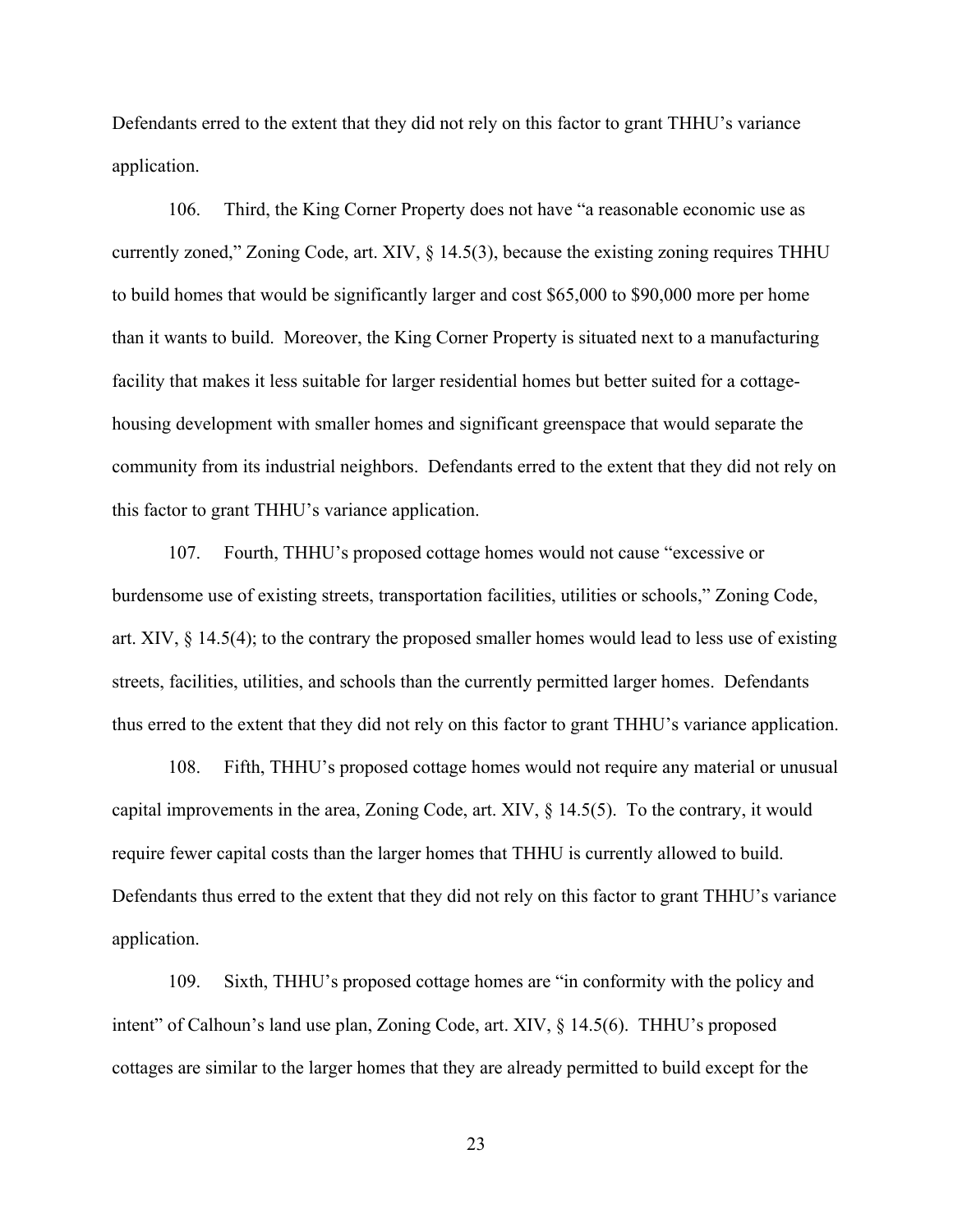immaterial fact that they are smaller. The homes also would contribute to affordable housing in the community and provide for additional housing options. Defendants thus erred to the extent that they did not rely on this factor to grant THHU's variance application.

110. Seventh, "existing or changing conditions affecting the use and development of the property," Zoning Code, art. XIV, § 14.5(7), support granting the variance, because the King Corner Property is situated next to a manufacturing facility that makes it less suitable for larger residential homes but better suited for a cottage-housing development with smaller homes and significant greenspace that would separate the community from its industrial neighbors. Defendants thus erred to the extent that they did not rely on this factor to grant THHU's variance application.

111. Eight, there are "other factors relevant to balancing the interest in promoting the public health, safety, morality or general welfare," Zoning Code, art. XIV, § 14.5(8), including that the proposed cottages are essentially identical to the houses that are already permitted except smaller, the cottages would contribute to housing affordability and increase the variety of housing options in the area, and because THHU is a nonprofit organization with the ability to develop the property in an effective and thoughtful manner, and thus Defendants erred to the extent that they did not rely on this factor to grant THHU's variance application.

112. Apart from the factors set forth in Calhoun's Zoning Code, Defendants also erred when they denied THHU's variance application based on irrelevant and impermissible factors such as a desire to exclude people who can afford smaller homes and assumptions that such people would be predisposed toward crime.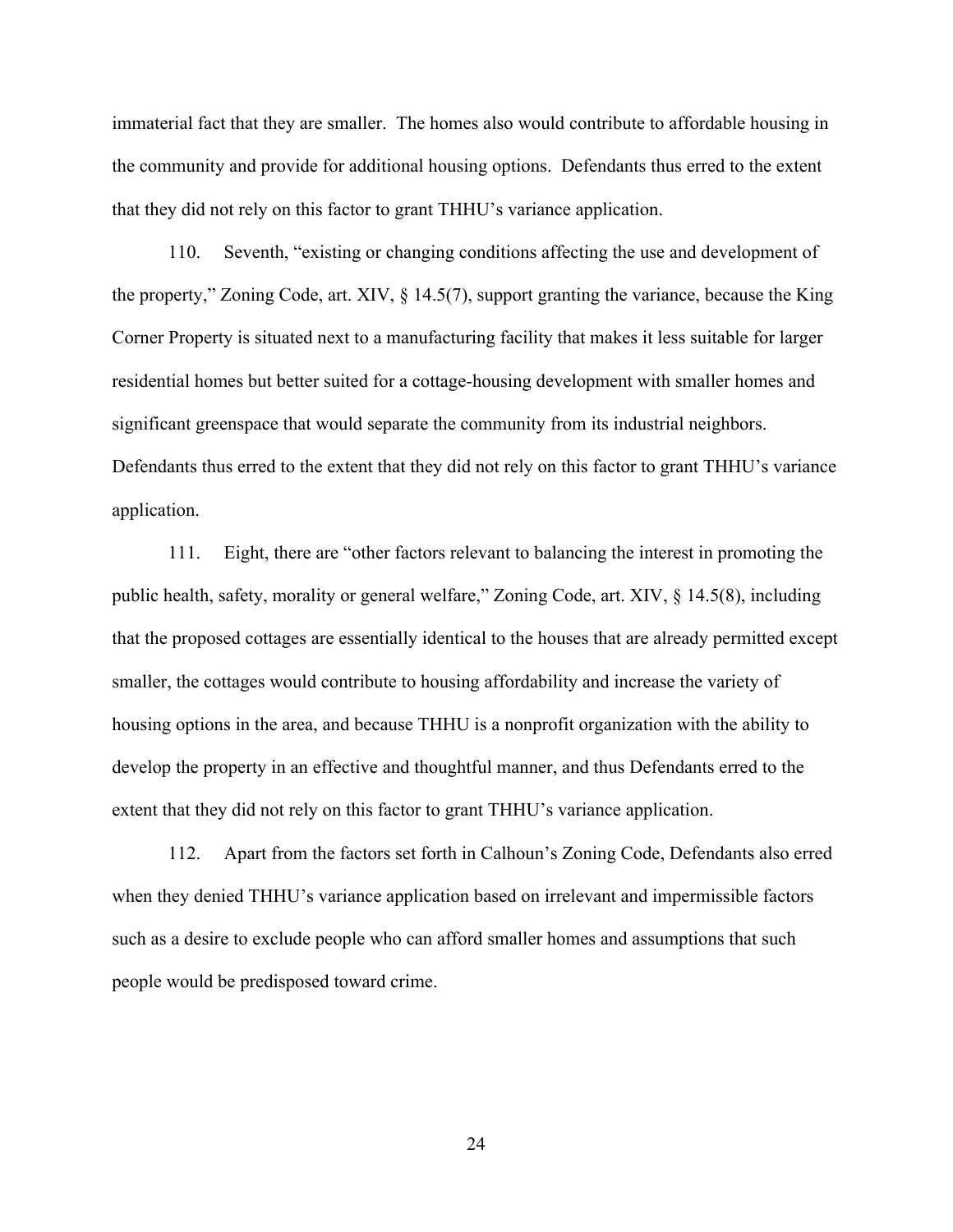113. Defendants erred when they denied THHU's variance application even though the Minimum Floor Area Requirement is unconstitutional both facially and as applied to THHU's Property. THHU raised both claims in its variance application.

114. Defendants' denial of THHU's variance application was contrary to law and was not supported by substantial evidence and thus the certiorari should be sustained reversing Defendants' denial of the variance and entering final judgment entered in favor of THHU.

## **COUNT III (Attorneys' Fees and Litigation Expenses)**

115. Plaintiff realleges and incorporates by reference the allegations contained in paragraphs 1 through 114.

116. In denying Plaintiff's variance application, and by enacting and enforcing the unconstitutional Minimum Floor Area Requirement, Defendants have acted in bad faith, have been stubbornly litigious, and have caused Plaintiff THHU unnecessary trouble and expense.

117. Pursuant to O.C.G.A. § 13-6-11, Plaintiff THHU is therefore entitled to recover its expenses of litigation, including attorneys' fees and costs. Pursuant to O.C.G.A. § 5-4-16, Plaintiff THHU is entitled to costs paid to obtain certiorari and costs in the superior court.

### **RELIEF REQUESTED**

Plaintiff respectfully requests that the Court grant the following relief:

- A. Declare that the City of Calhoun Zoning Code, Article VII, Section 7.3.3 and Article VIII, Section 8.1, setting forth a 1,150 square foot "Minimum Floor Area Requirement" for homes in the R-1B district, violates Article I, Section I, Paragraph I of the Georgia Constitution as applied to Plaintiff and its King Corner Property.
- B. Declare that the City of Calhoun Zoning Code, Article VII, Section 7.3.3 and Article VIII, Section 8.1, setting forth a 1,150 square foot "Minimum Floor Area Requirement"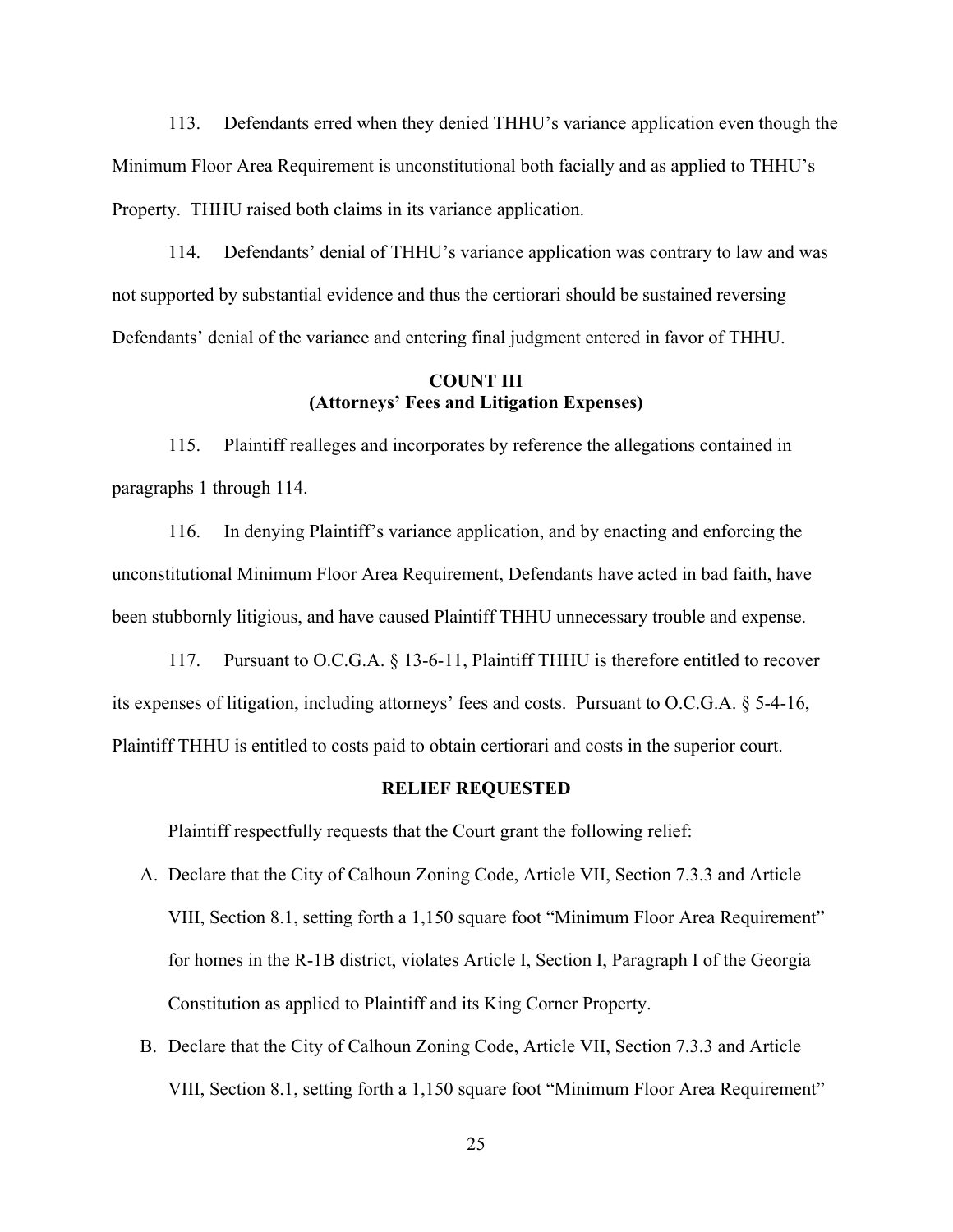for homes in the R-lB district, facially violates Article I, Section I, Paragraph I of the Georgia Constitution.

- C. Enter an injunction barring Defendants from enforcing the City of Calhoun Zoning Code, Article VII, Section 7.3.3 and Article VIII, Section 8.1, setting forth a "Minimum Floor Area" for homes in the R-lB district, against Plaintiff with respect to the King Comer Property.
- D. Enter an injunction barring Defendants from enforcing the City of Calhoun Zoning Code, Article VII, Section 7.3.3 and Article VIII, Section 8.1, setting forth a "Minimum Floor Area" for homes in the R-lB district, in all its applications.
- E. In addition, or in the alternative, grant a Writ of Certiorari to the City of Calhoun to certify and send to the Superior Court of Gordon County the record of all proceedings on Plaintiffs application for a variance, sustain the certiorari, reverse the City of Calhoun's denial of Plaintiff's variance application, and return this matter to the City with instructions to grant the variance;
- F. Award Plaintiff its reasonable attorneys' fees and costs in this action pursuant to O.C.G.A. *§§* 13-6-11, 9-4-9, and 5-4-16; and
- G. Order such further relief as the Court deems just and proper.

Dated: October $\frac{1}{6}$ , 2021

Respectfully submitted.

Aaron K. Block (GA Bar. No. 508192) THE BLOCK FIRM LLC 309 East Paces Ferry Road, Suite 400 Atlanta, GA 30305 Phone: (404) 997-8419 aaron@blockfirrnllc.com